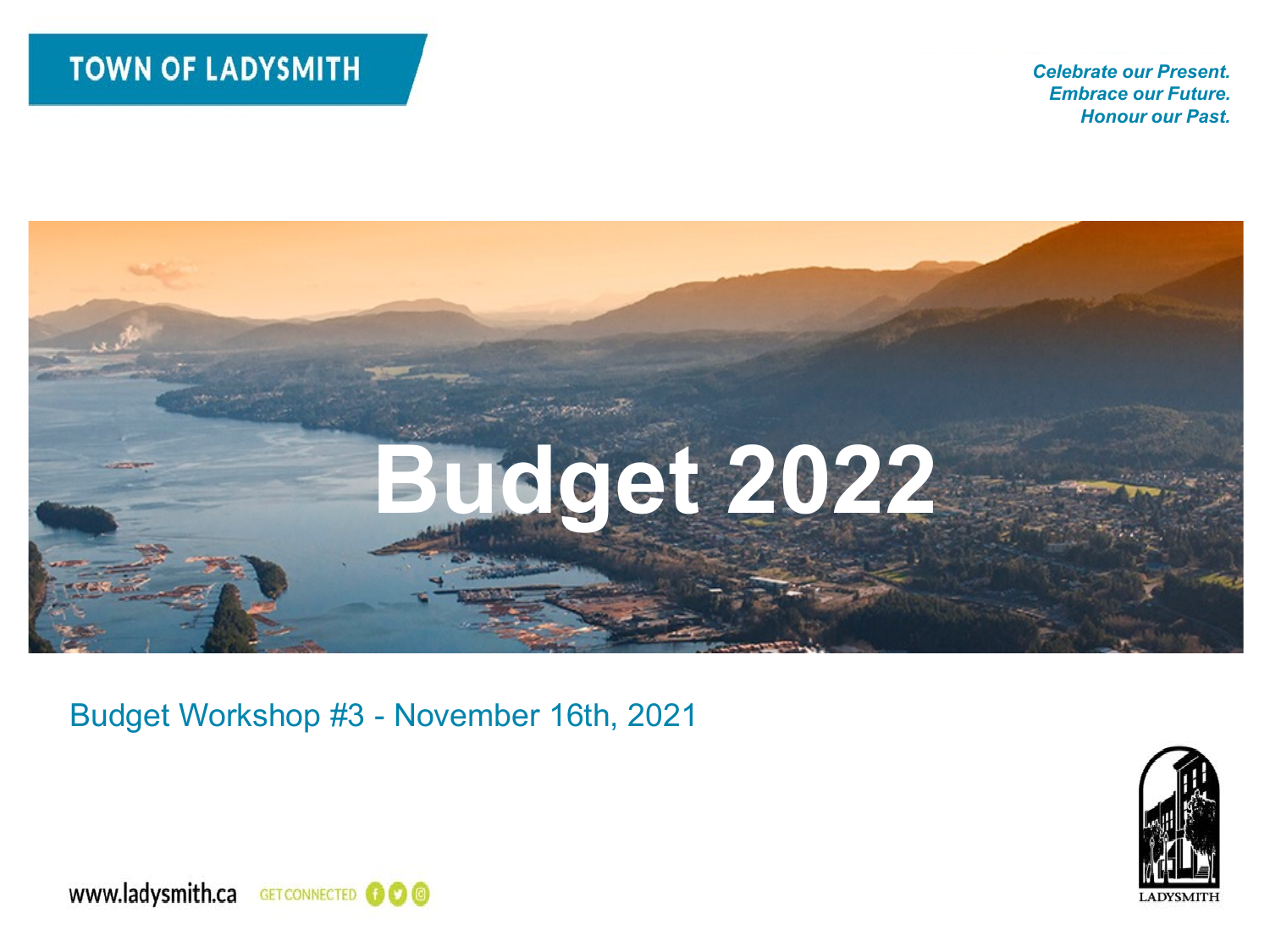*Celebrate our Present. Embrace our Future. Honour our Past.*

## **Outline**

- Review from previous meetings
- Provide direction to prepare the amendment bylaws
- Introduction of capital budgets
- Next meeting



www.ladysmith.ca GET CONNECTED 10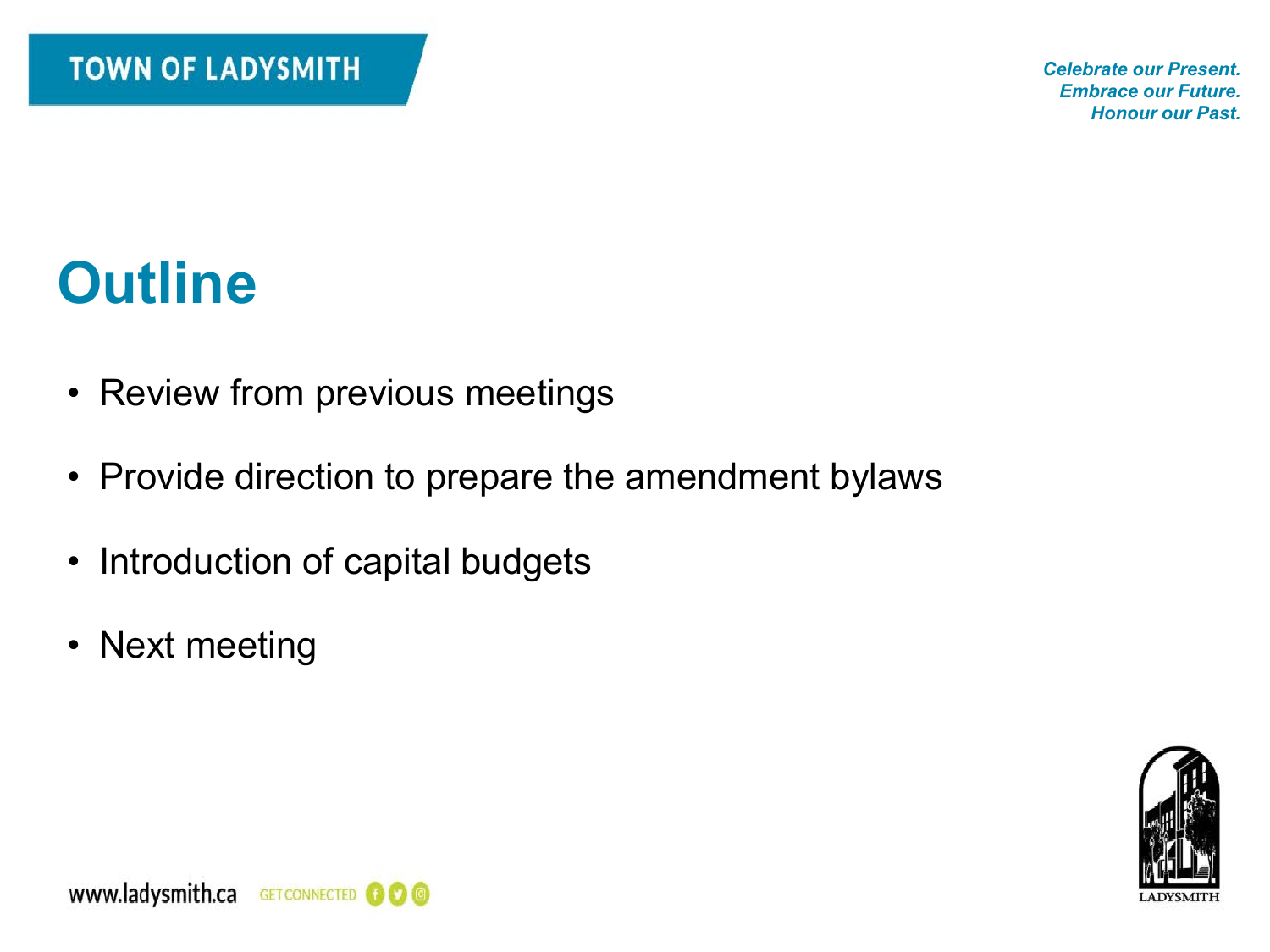*Celebrate our Present. Embrace our Future. Honour our Past.*



## **Review of November 9th , 2021**



WWW.ladysmith.ca GET CONNECTED OO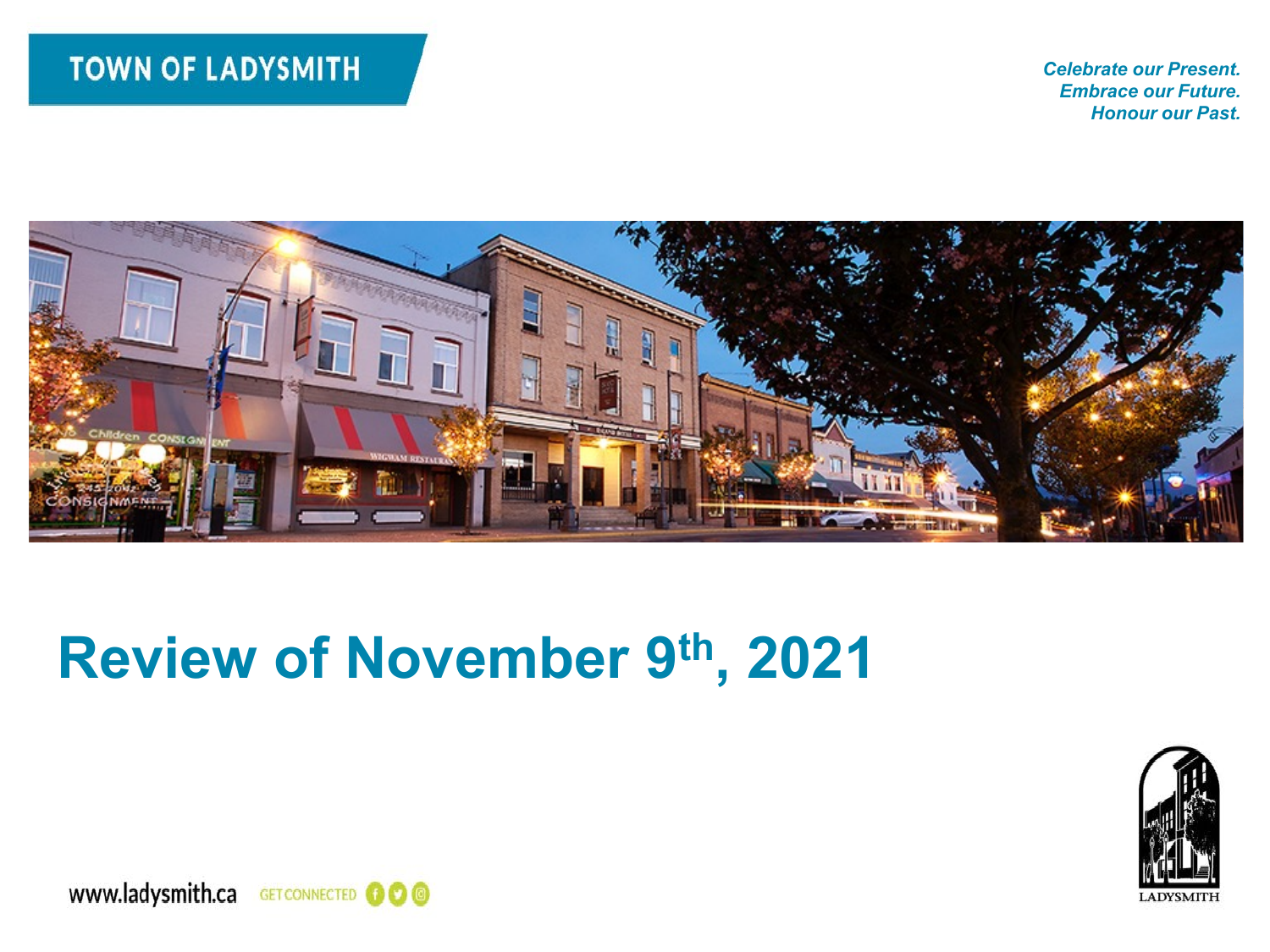*Celebrate our Present. Embrace our Future. Honour our Past.*

#### Impact to Average Household Utilities - Water

| <b>Water Rates</b>         | 2021     | 2022     | <b>Difference</b> |
|----------------------------|----------|----------|-------------------|
| <b>Per Quarter</b>         | \$125.82 | \$132.11 | \$6.29            |
| Per Year                   | \$503.28 | \$528.45 | \$25.17           |
| *Based on<br>$90m3$ SFD    |          |          |                   |
| <b>Water Parcel</b><br>Tax | 2021     | 2022     | <b>Difference</b> |
| Per Year                   | \$459    | \$459    | \$0               |



WWW.ladysmith.ca GET CONNECTED OOO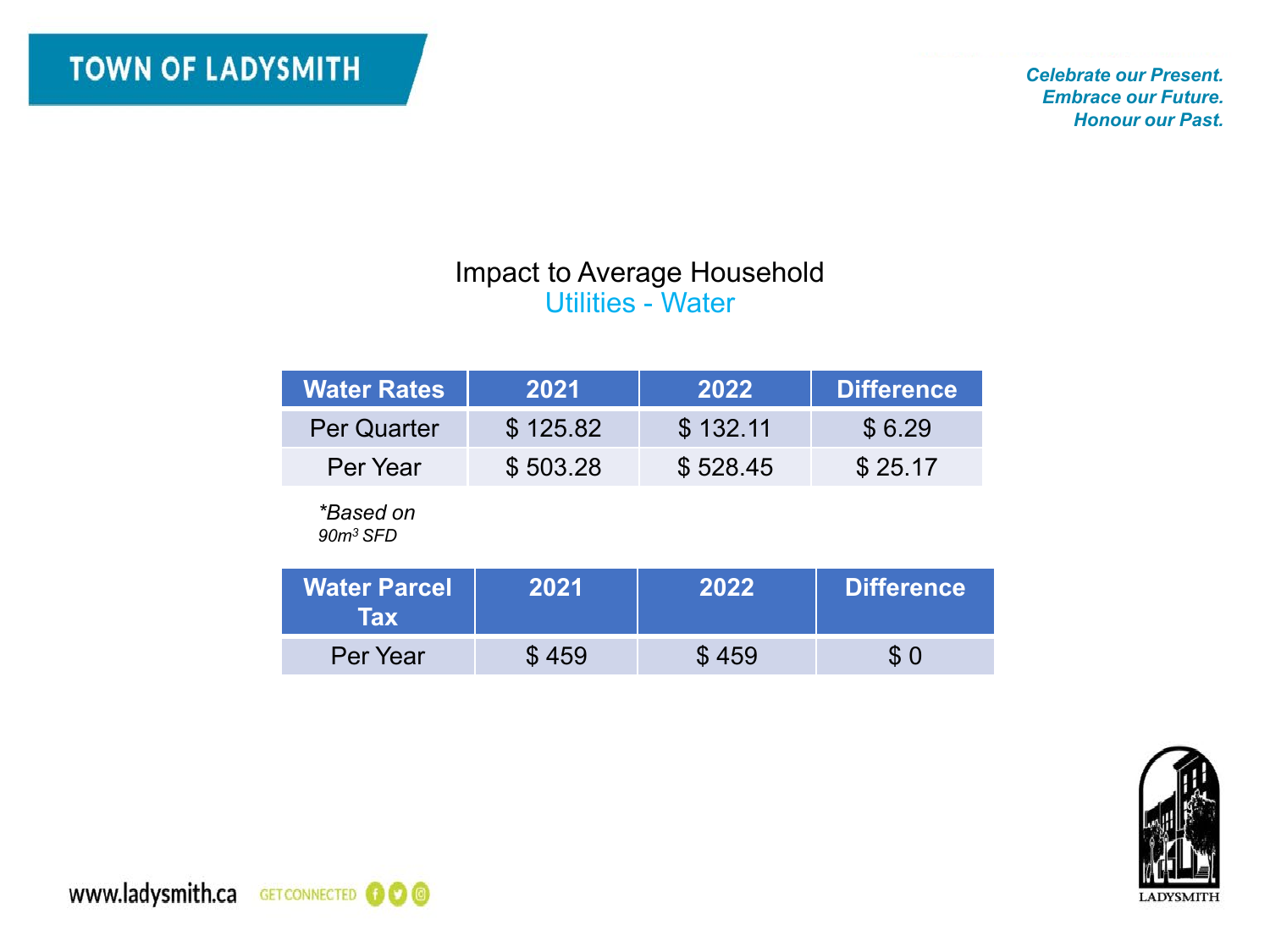*Celebrate our Present. Embrace our Future. Honour our Past.*

#### Impact to Average Household Utilities - Sewer

| <b>Sewer Rates</b>                | 2021     | 2022     | <b>Difference</b> |
|-----------------------------------|----------|----------|-------------------|
| Per Month                         | \$30.19  | \$30.19  | \$0               |
| <b>Per Billing Cycle</b>          | \$90.56  | \$90.56  | \$0               |
| Per Year                          | \$362.25 | \$362.25 | \$0               |
|                                   |          |          |                   |
| <b>Sewer Parcel</b><br><b>Tax</b> | 2021     | 2022     | <b>Difference</b> |
| Per Year                          | \$350    | \$350    | \$0               |



WWW.ladysmith.ca GET CONNECTED OOO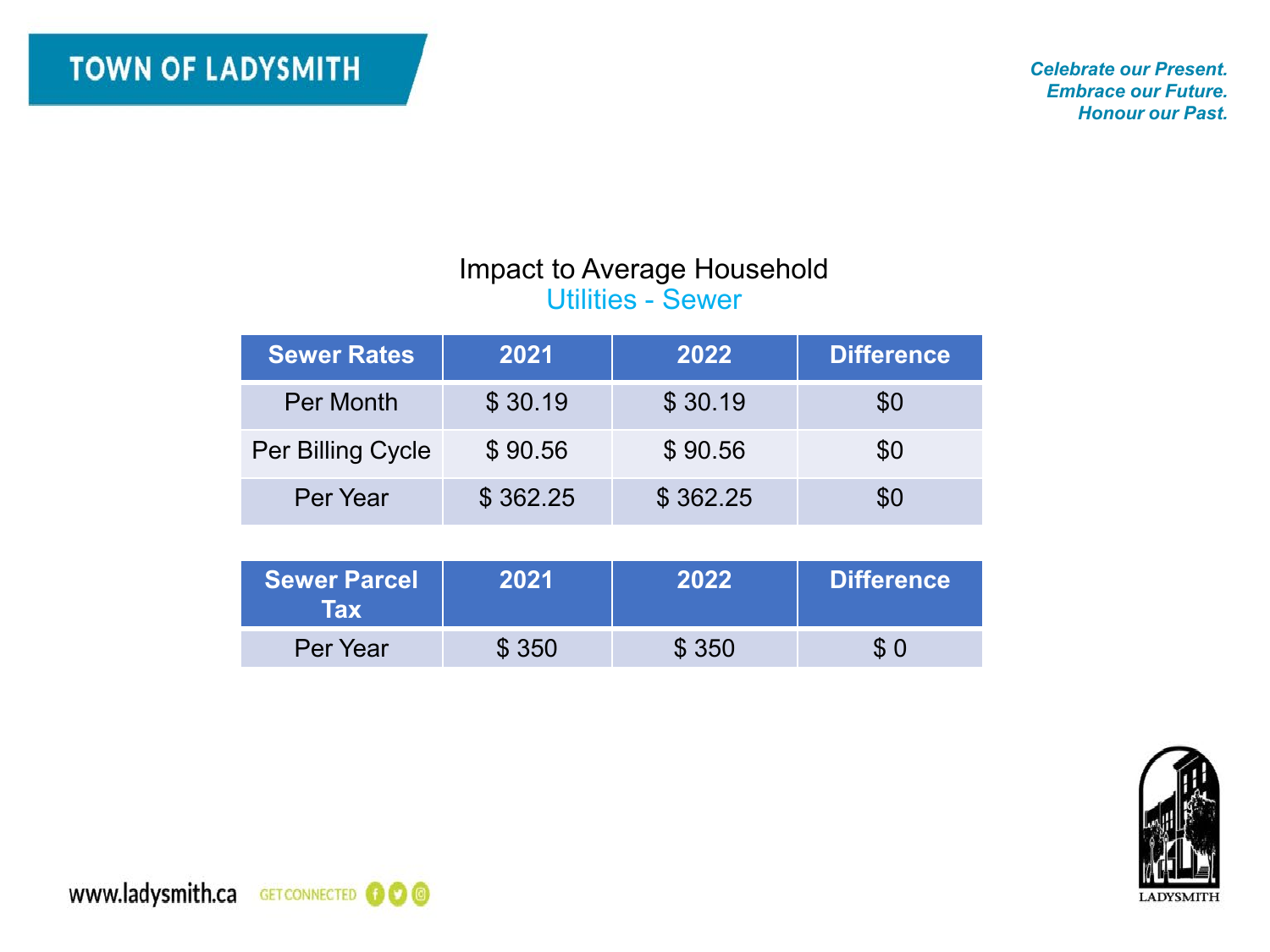*Celebrate our Present. Embrace our Future. Honour our Past.*

## **Council resolution required**

That Council:

Direct staff to prepare an amendment to the Water Rates Bylaw 1999, No. 1298 to increase each consumption rate by 5%, effective January 1, 2022.



www.ladysmith.ca GET CONNECTED **1**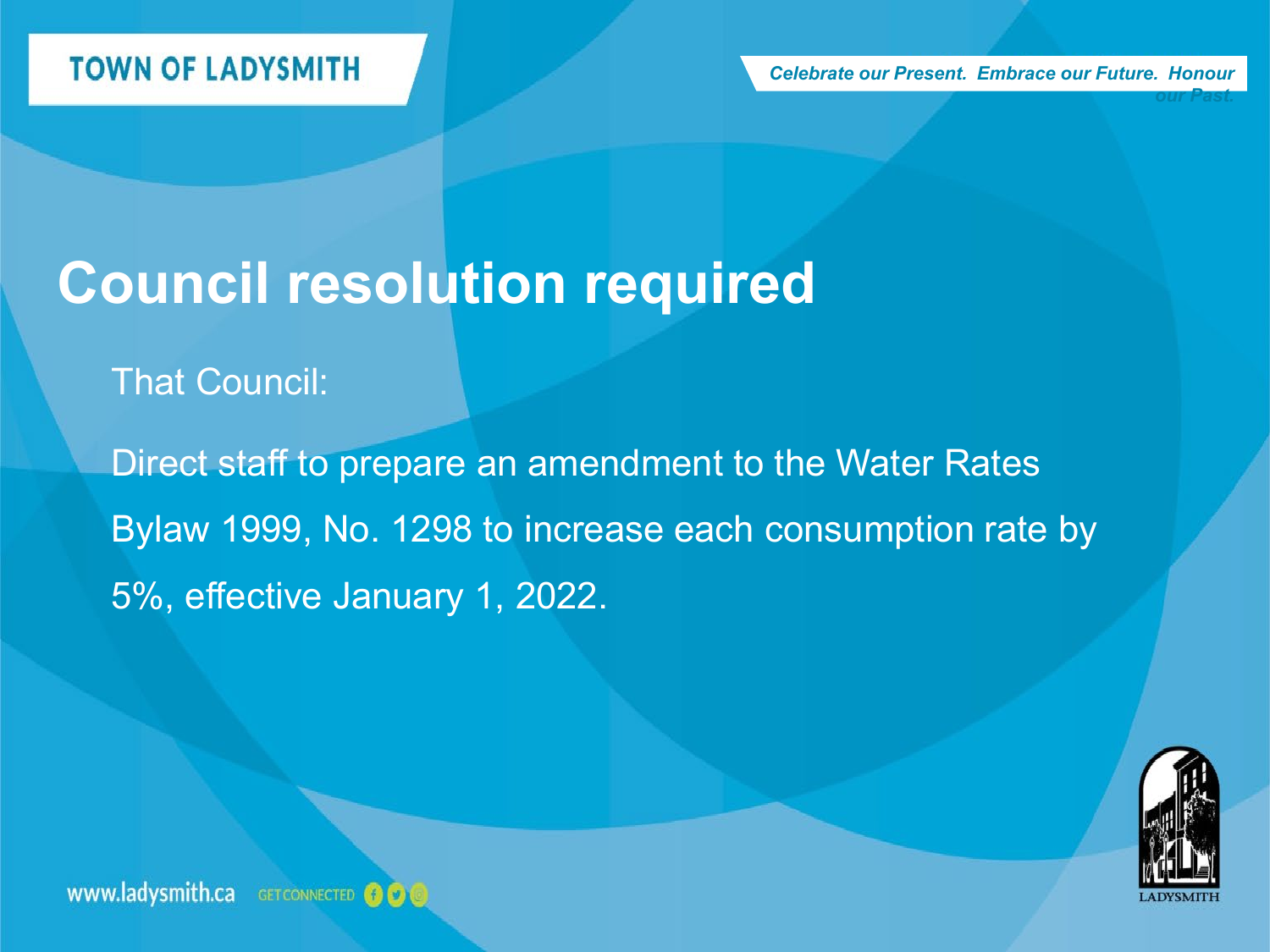*Celebrate our Present. Embrace our Future. Honour our Past.*



# **2022 Capital Projects**



www.ladysmith.ca GET CONNECTED (1) 3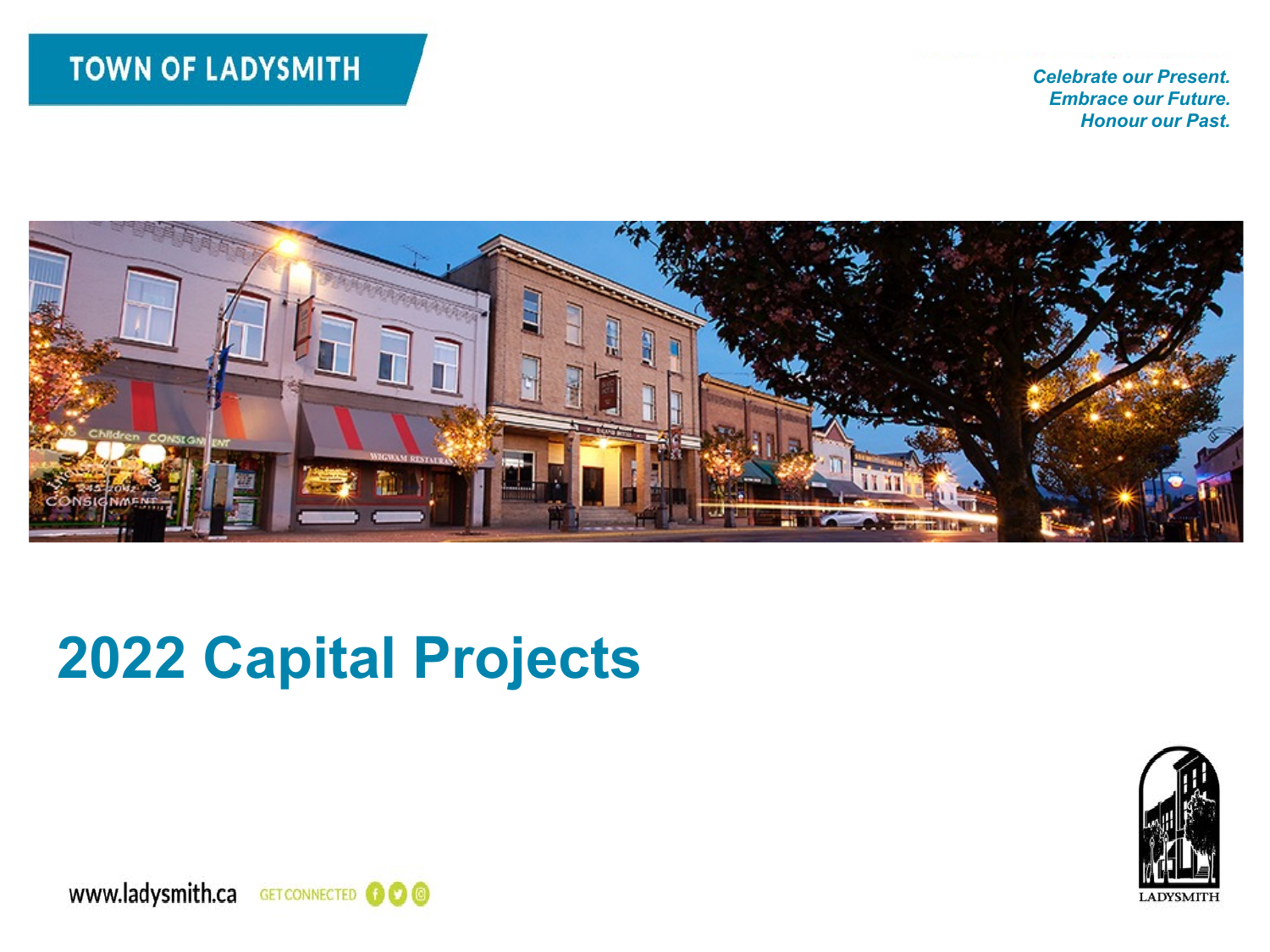*Celebrate our Present. Embrace our Future. Honour our Past.*



## General Capital & Reserve Contribution

- A minimum of 10% prior year's municipal tax levy will be transferred to General Capital projects
	- \$756,528
- A further 5% prior year's municipal tax levy will be transferred to General Capital reserve
	- \$378,264

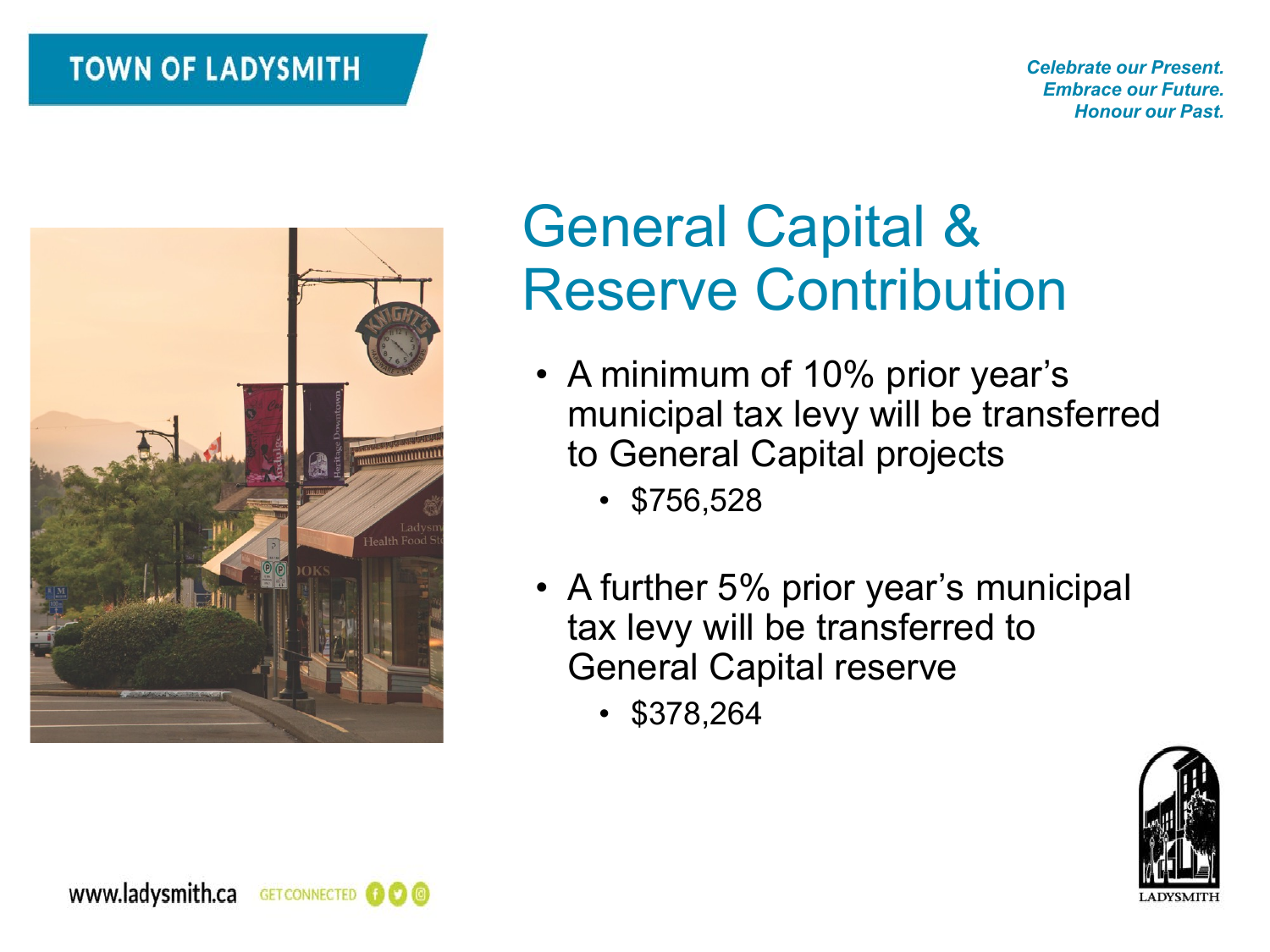## 2022 Financial Plan – Proposed Capital List

# (included in agenda package)

*Does not include Carry Forward Projects*



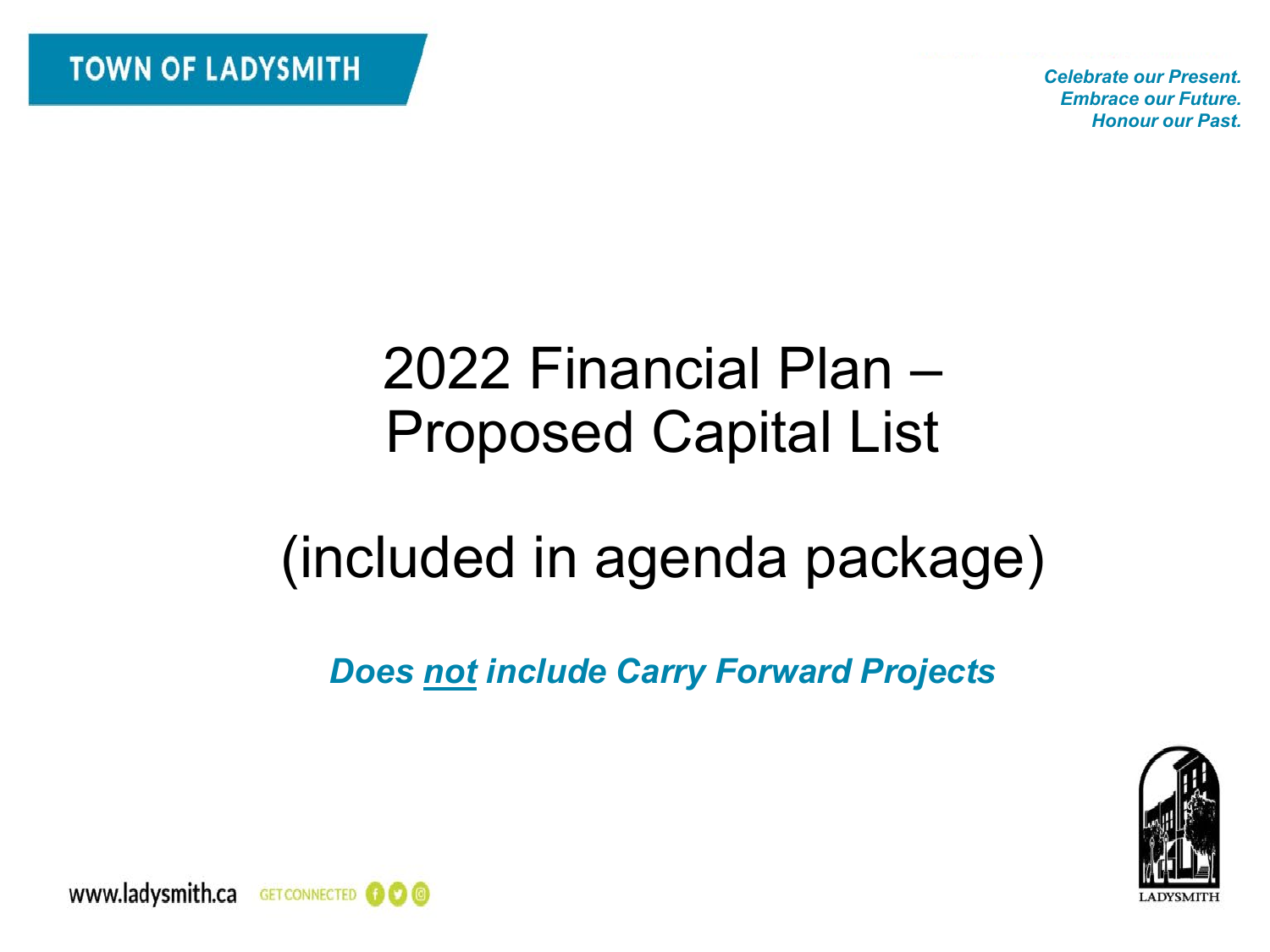www.ladysmith.ca

GET CONNECTED **OO** 

### Department: Development Services Area: Waterfront

| <b>Project</b>                             | <b>Risk</b>        | <b>Priority</b>            | <b>Total</b><br><b>Cost (\$)</b> |         |
|--------------------------------------------|--------------------|----------------------------|----------------------------------|---------|
| <b>Waterfront Area Plan: Business Plan</b> | <b>High Risk</b>   | Important but not critical | \$30,000                         | $\star$ |
| <b>Waterfront Park Master Plan</b>         | <b>Medium Risk</b> | Optional                   | \$75,000                         |         |
| Community Advisory Panel                   | <b>Low Risk</b>    | Optional                   | 5,000<br>\$                      |         |
| Waterfront Phase 2 Remediation             | <b>Medium Risk</b> | Important but not critical | \$400,000                        | $\star$ |

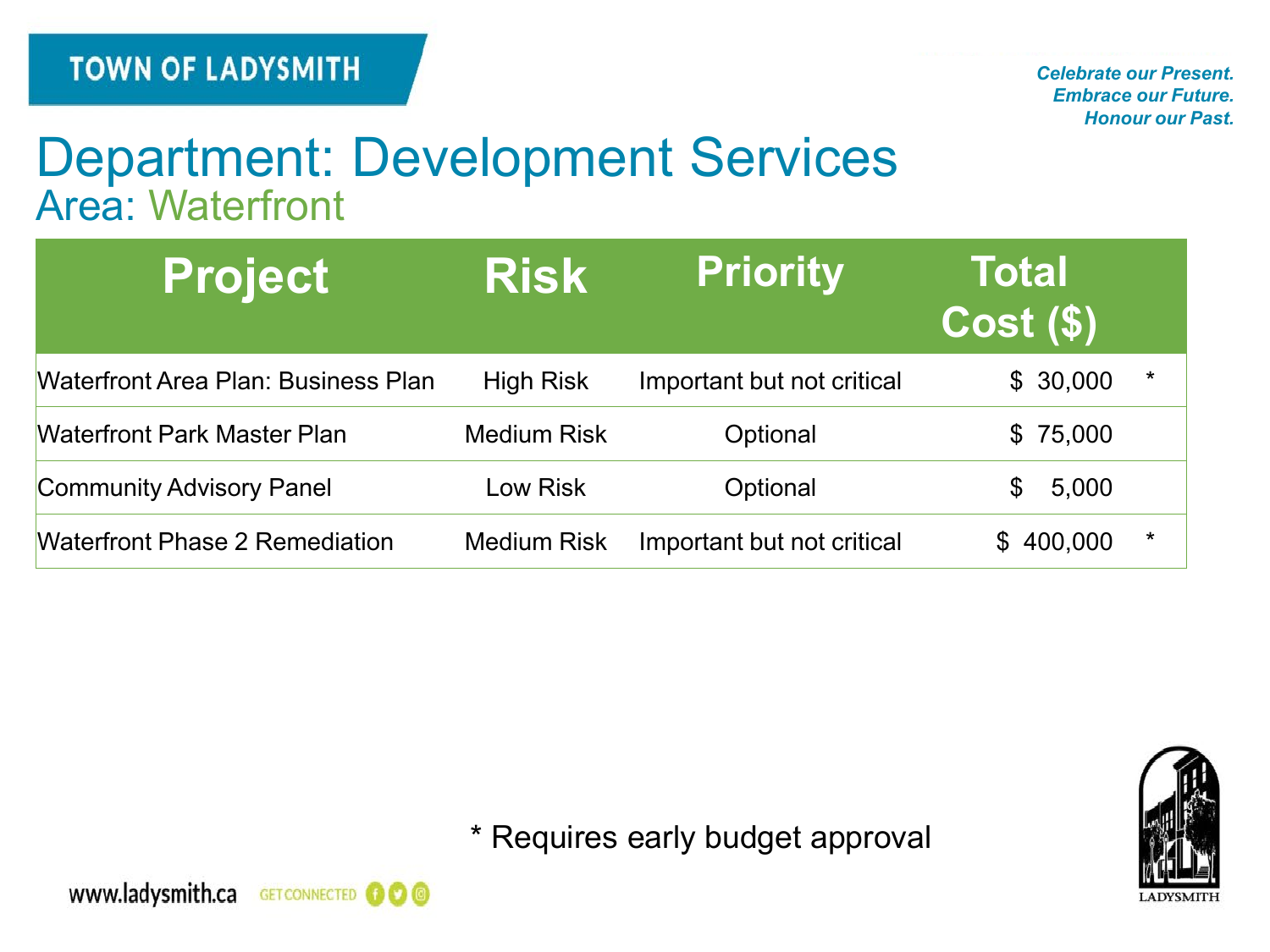### Department: Parks, Recreation & Culture Area: Facility Maintenance

| <b>Project</b>                                              | <b>Risk</b>        | <b>Priority</b>                  | <b>Total</b><br>Cost<br>$\left( \text{\$}\right)$ |
|-------------------------------------------------------------|--------------------|----------------------------------|---------------------------------------------------|
| Asbestos Survey for TOL Buildings                           | Very High Risk     | Critical                         | $\ast$<br>\$35,000                                |
| Fire hall vehicle exhaust systems                           | <b>Medium Risk</b> | Critical                         | \$60,000                                          |
| Replace Rolling Doors @ Eco Tourism<br><b>Building</b>      | <b>High Risk</b>   | Important but not critical       | $13,535$ *<br>\$                                  |
| Loci Shop Roof                                              | <b>Medium Risk</b> | Important but not critical       | $^\star$<br>\$62,500                              |
| <b>Car Shop Repairs</b>                                     | <b>Medium Risk</b> | Important but not critical       | *<br>\$20,000                                     |
| <b>Food Bank - Demolition</b>                               | <b>Medium Risk</b> | Important but not critical       | $\ast$<br>45,000<br>\$                            |
| Concession Building @ Transfer Beach -<br><b>Demolition</b> | <b>Medium Risk</b> | Important but not critical       | $\ast$<br>40,000<br>\$                            |
| <b>Flag Poles</b>                                           | <b>Medium Risk</b> | Important but not critical       | 35,000<br>\$                                      |
| <b>Security Camera System - FJCC</b>                        | <b>Medium Risk</b> | Important but not critical       | \$20,000                                          |
| PW Building Roof - Phase 2 (section 1A &<br>3B)             | <b>Medium Risk</b> | Important but not critical       | $\star$<br>\$50,000                               |
| The Mew Ladwamith Addie & Anchor OOO                        | Low Risk           | * Requires early budget approval |                                                   |

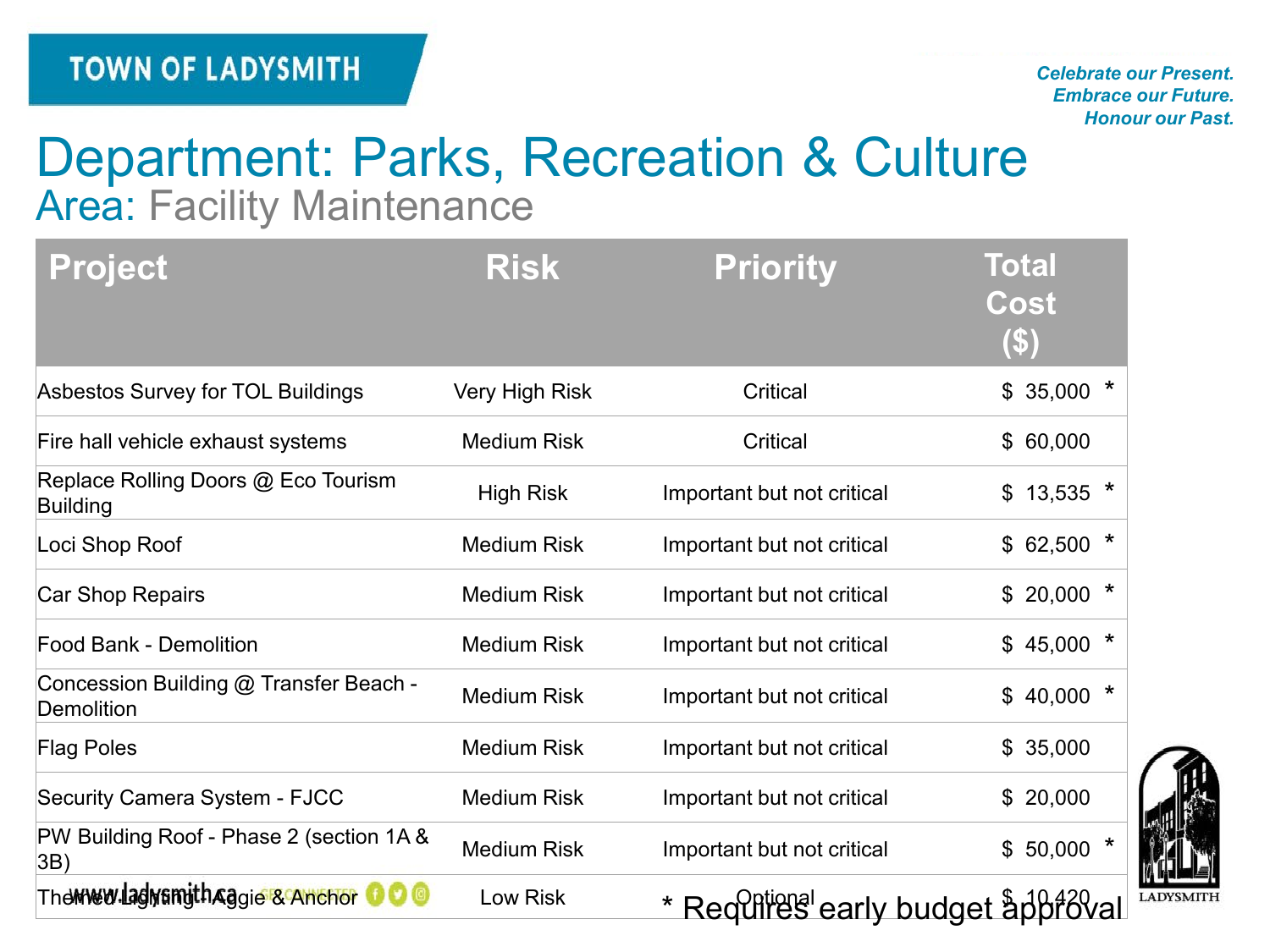### Department: Parks, Recreation & Culture Area: Recreation

| <b>Project</b>                 | <b>Risk</b>        | <b>Priorit Total</b><br>W     | Cost<br>( \$) |         |
|--------------------------------|--------------------|-------------------------------|---------------|---------|
| Photocopier (FJCC)             | <b>Medium Risk</b> | Optional                      | \$15,000      | $\star$ |
| Score Board for 3 local fields | Low Risk           | Important but<br>not critical | \$50,000      |         |
|                                |                    |                               |               |         |



www.ladysmith.ca GET CONNECTED 100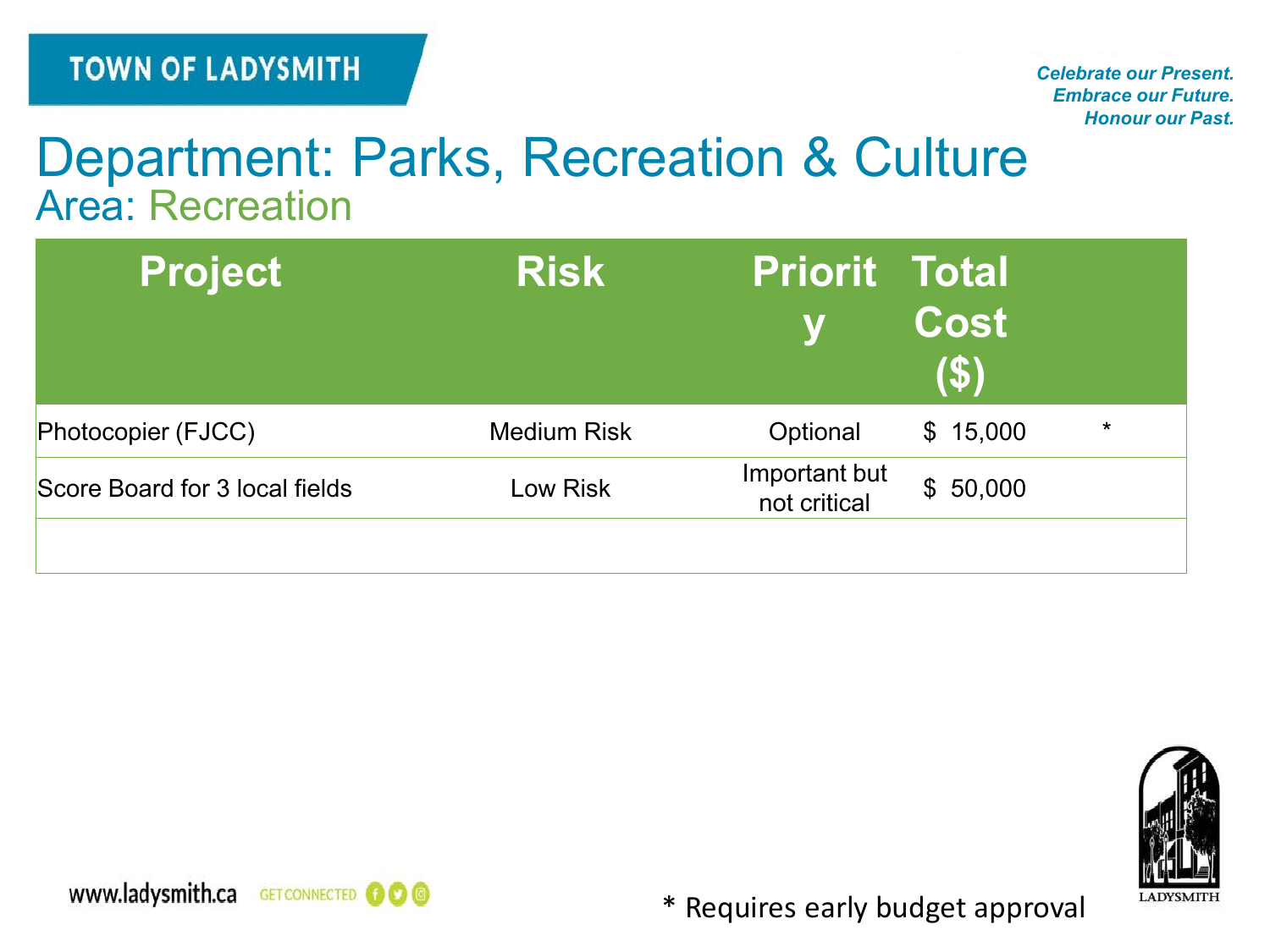### Department: Parks, Recreation & Culture Area: Parks & Playgrounds

| <b>Project</b>                                    | <b>Risk</b>      | <b>Priority</b>               | <b>Total</b><br><b>Cost</b><br>$($ \$)        |
|---------------------------------------------------|------------------|-------------------------------|-----------------------------------------------|
| <b>Kay Grouhel Recognition</b>                    | <b>Low Risk</b>  | Important but not<br>critical | $\star$<br>$\boldsymbol{\mathsf{S}}$<br>8,000 |
| <b>Golf Course Netting</b>                        | <b>High Risk</b> | Important but not<br>critical | $\star$<br>\$20,000                           |
| Turf Field Crumb Rubber<br>Finish - Forrest Field | <b>High Risk</b> | Critical                      | $\star$<br>\$30,000                           |
| <b>Trail Counters</b>                             | Low Risk         | Optional                      | 9,000<br>\$                                   |



www.ladysmith.ca GET CONNECTED 100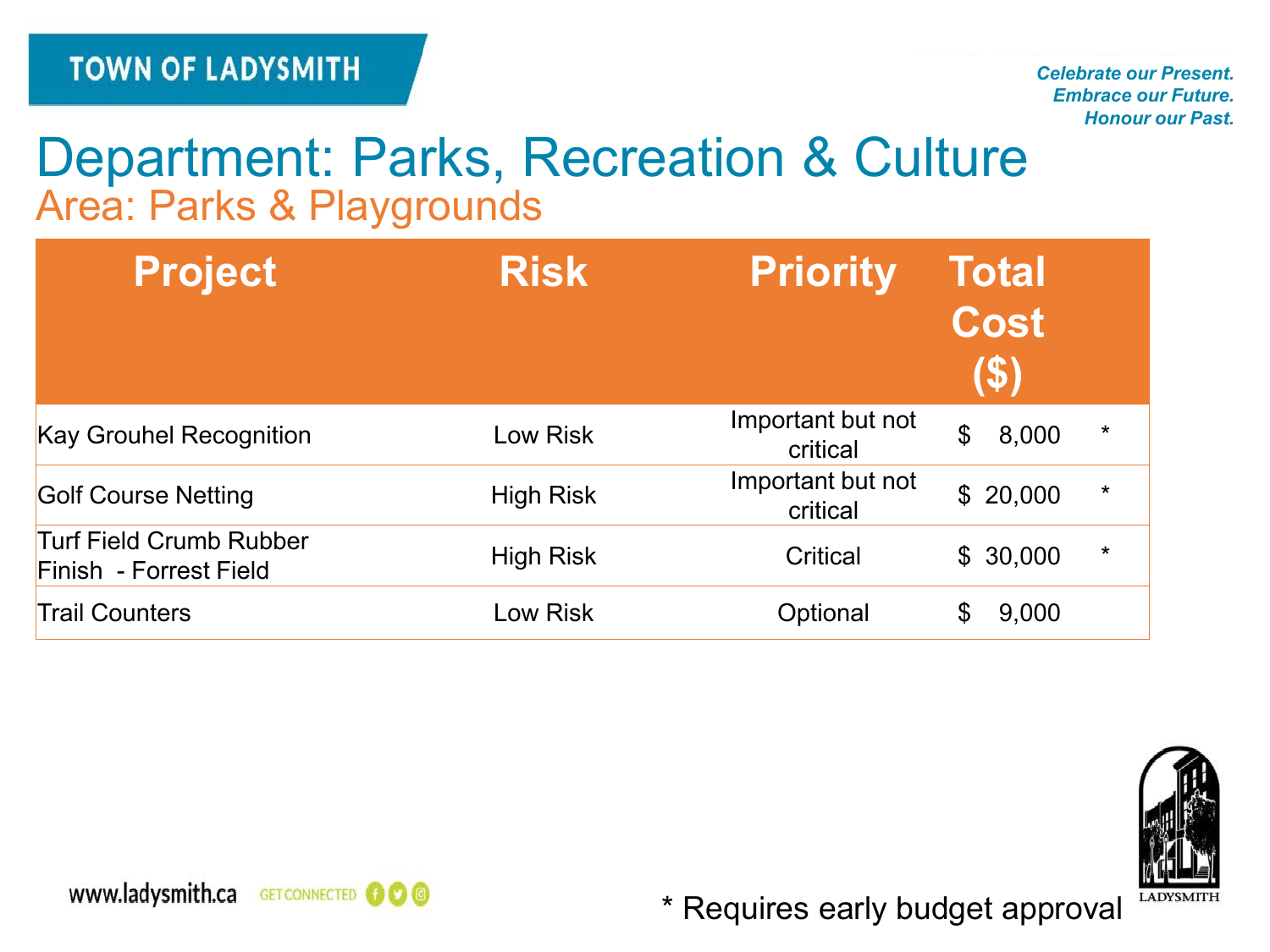*Celebrate our Present. Embrace our Future. Honour our Past.*

### Department: Public Works Area: Equipment

| <b>Project</b>                     | <b>Risk</b>        | <b>Priority</b>            | <b>Total</b><br>Cost<br>(S) |
|------------------------------------|--------------------|----------------------------|-----------------------------|
| <b>Commercial Rotary Tri-Mower</b> | <b>Medium Risk</b> | Important but not critical | \$125,000                   |



WWW.ladysmith.ca GET CONNECTED OO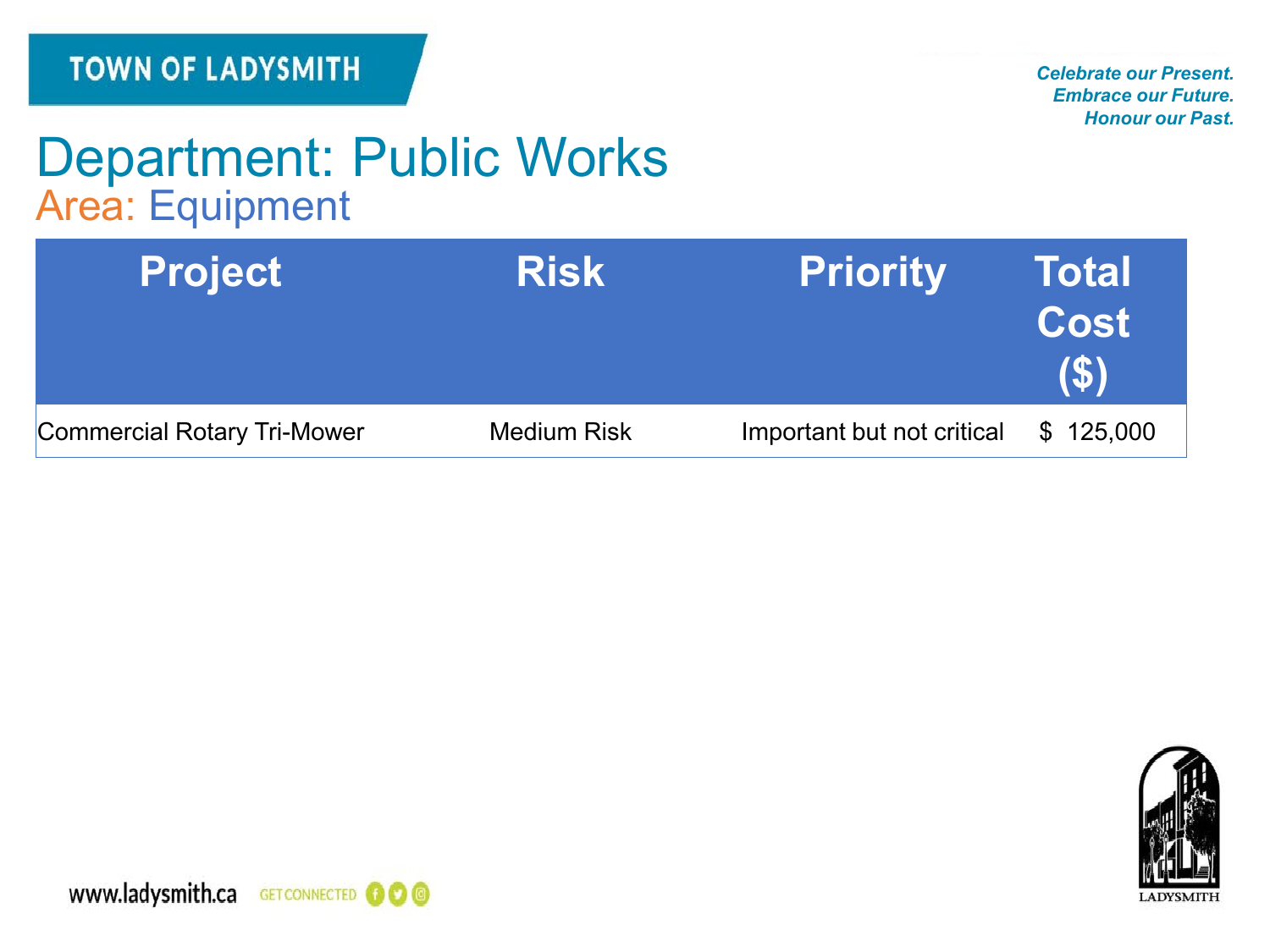*Celebrate our Present. Embrace our Future. Honour our Past.*

### Department: Public Works Area: Engineering

| <b>Project</b>                    | <b>Risk</b>        | <b>Priority</b>                  | <b>Total</b><br>Cost<br>(S) |
|-----------------------------------|--------------------|----------------------------------|-----------------------------|
| <b>GIS Stage 3 Implementation</b> | <b>Medium Risk</b> | Important but not critical       | $$60,000*$                  |
|                                   |                    | * Requires early budget approval |                             |



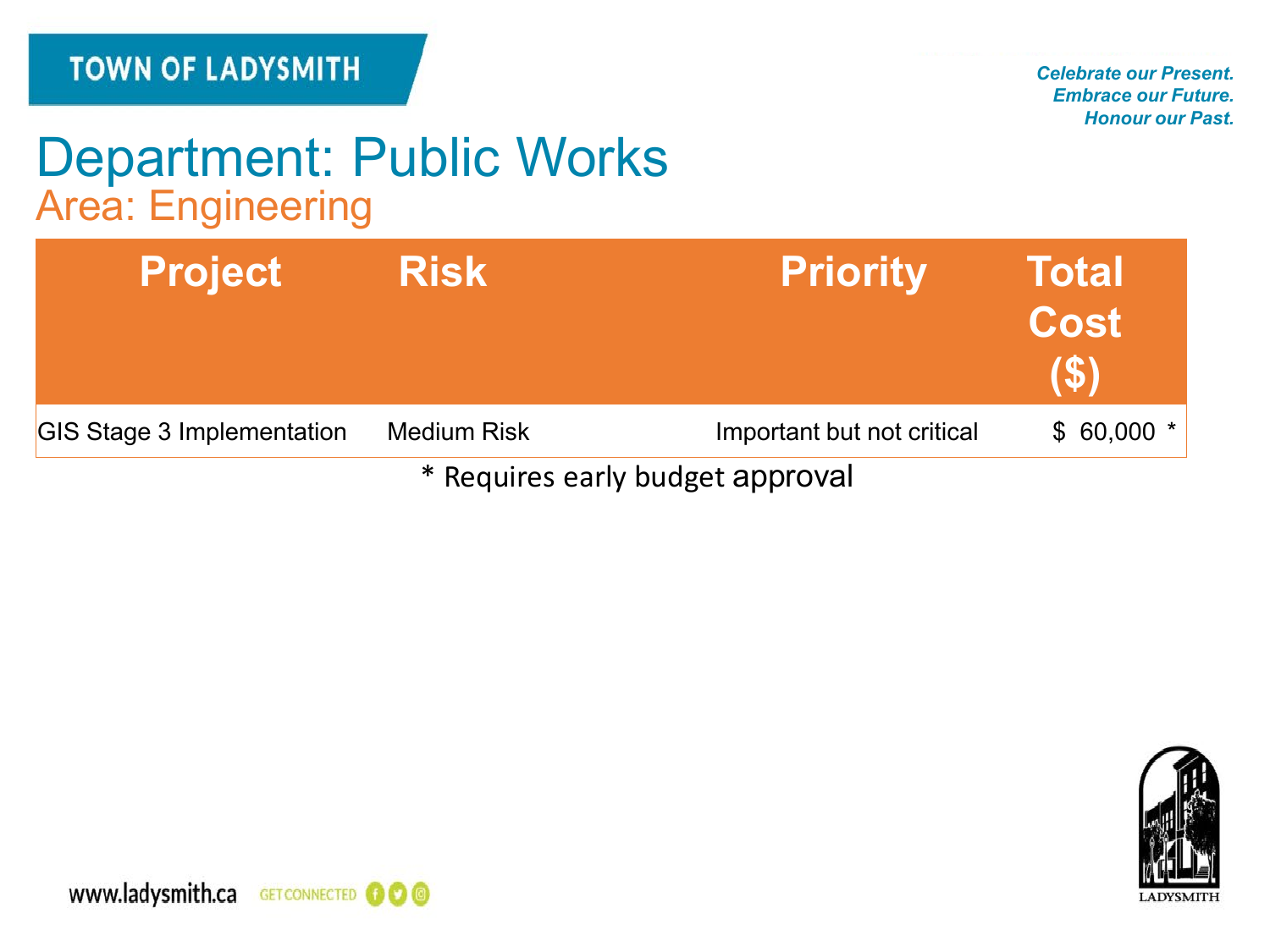### Department: Public Works Area: Parks & Playgrounds

| <b>Project</b>                                 | <b>Risk</b>        | <b>Priority</b>            | Total<br>Cost      |
|------------------------------------------------|--------------------|----------------------------|--------------------|
|                                                |                    |                            | $\boldsymbol{S}()$ |
| Stairs - Oyster Bay Rd/Boat Ramp               | <b>High Risk</b>   | Critical                   | \$12,000           |
| Lower Holland Creek Trail Boardwalk<br>Repairs | <b>High Risk</b>   | Critical                   | 4,500<br>\$        |
| <b>FJCC Fence Repairs</b>                      | <b>Medium Risk</b> | Important but not critical | \$20,000           |
| <b>Blaire Place Ocean Access</b>               | <b>Medium Risk</b> | Optional                   | \$20,000           |



www.ladysmith.ca GET CONNECTED 100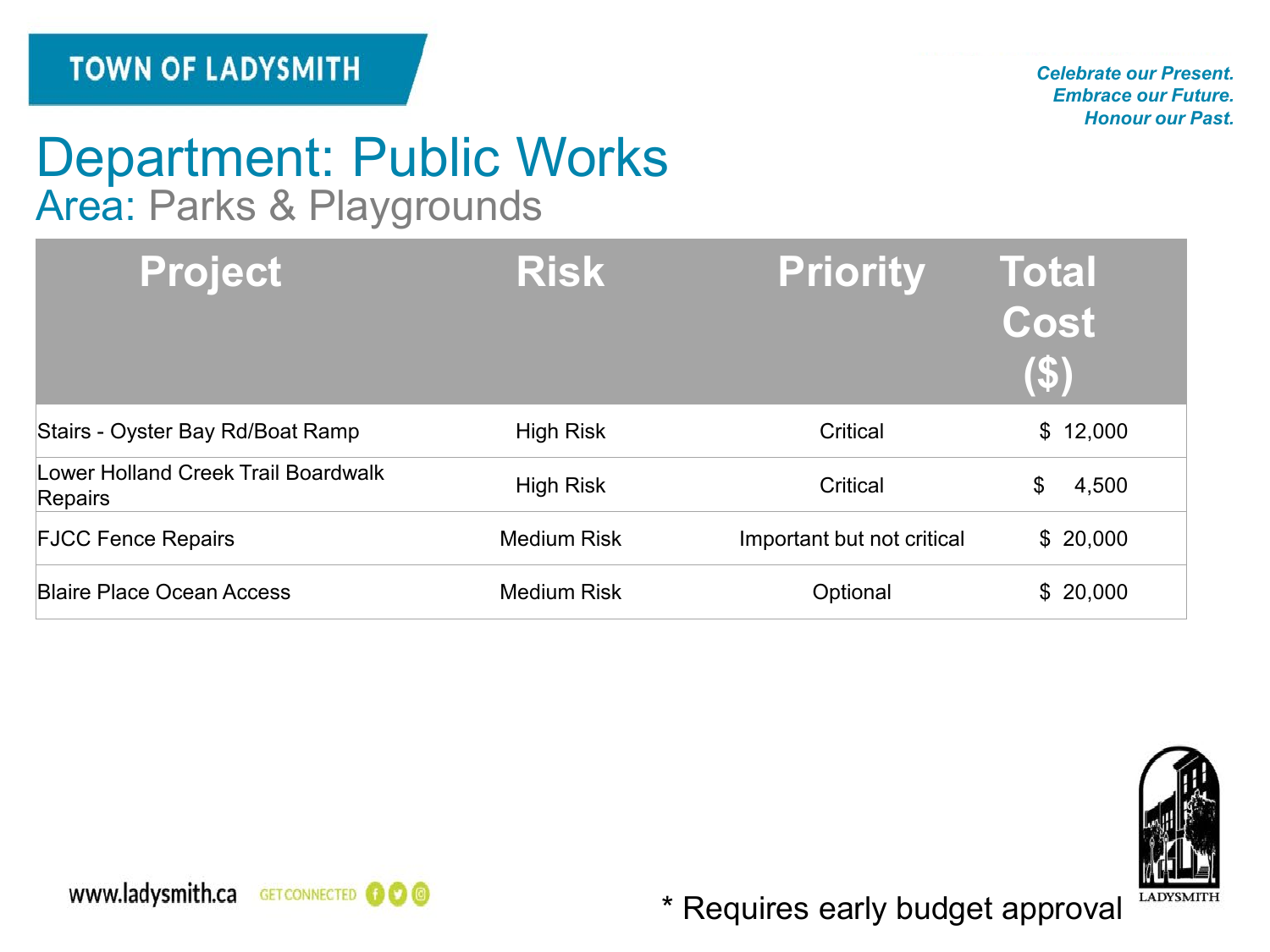*Celebrate our Present. Embrace our Future. Honour our Past.*

### Department: Public Works Area: Storm

| <b>Project</b>                          | <b>Risk</b>      | <b>Priority</b> | <b>Total</b><br>$Cost($ \$) |
|-----------------------------------------|------------------|-----------------|-----------------------------|
| Storm main - Kitchener to Gatacre       | <b>High Risk</b> | Critical        | \$40,000                    |
| Storm Water Manhole Replacement Program | <b>High Risk</b> | Critical        | \$20,000                    |



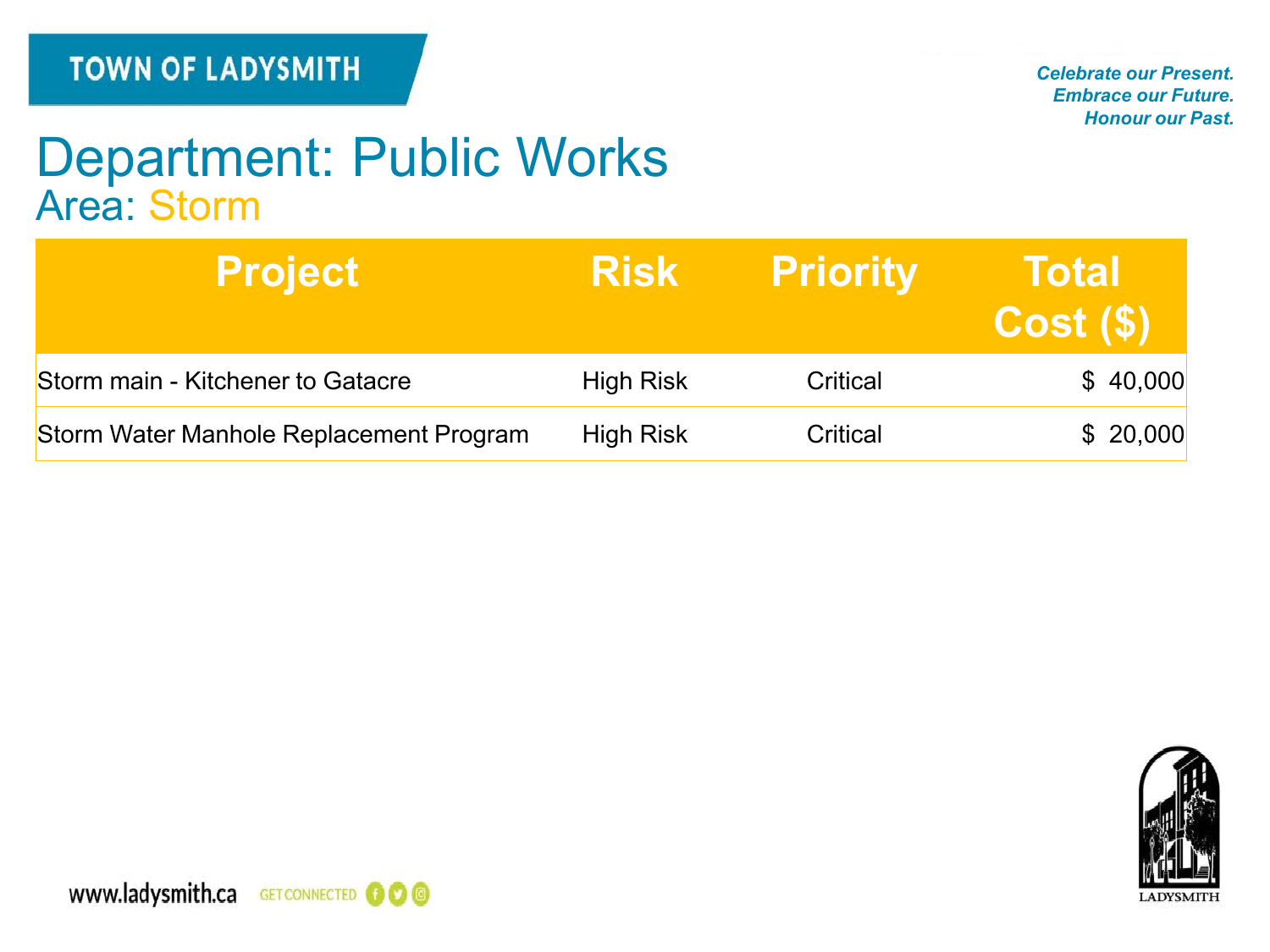### Department: Public Works Area: Roads/Sidewalks – Part 1

| <b>Project</b>                                                       | <b>Risk</b>        | <b>Priority</b>            | Total Cost (\$) |          |
|----------------------------------------------------------------------|--------------------|----------------------------|-----------------|----------|
| Marina Access (LMS Wall)                                             | Very High Risk     | Critical                   | \$<br>350,000   |          |
| Roundabout - Ludlow & Rocky Cr                                       | <b>Medium Risk</b> | Critical                   | \$<br>1,600,000 | $^\star$ |
| <b>Electric Vehicle Charging Station</b>                             | <b>High Risk</b>   | Important but not critical | \$<br>25,000    | $^\star$ |
| Conduit Replacement - 1st Ave (pending grant)                        | <b>Medium Risk</b> | Important but not critical | \$<br>62,100    |          |
| Bike racks & benches (pending grant)                                 | <b>Medium Risk</b> | Important but not critical | \$<br>23,805    |          |
| Interlocking Bricks Replacement - Roberts to<br>High (pending grant) | <b>Medium Risk</b> | Important but not critical | \$<br>196,363   |          |



www.ladysmith.ca GET CONNECTED 100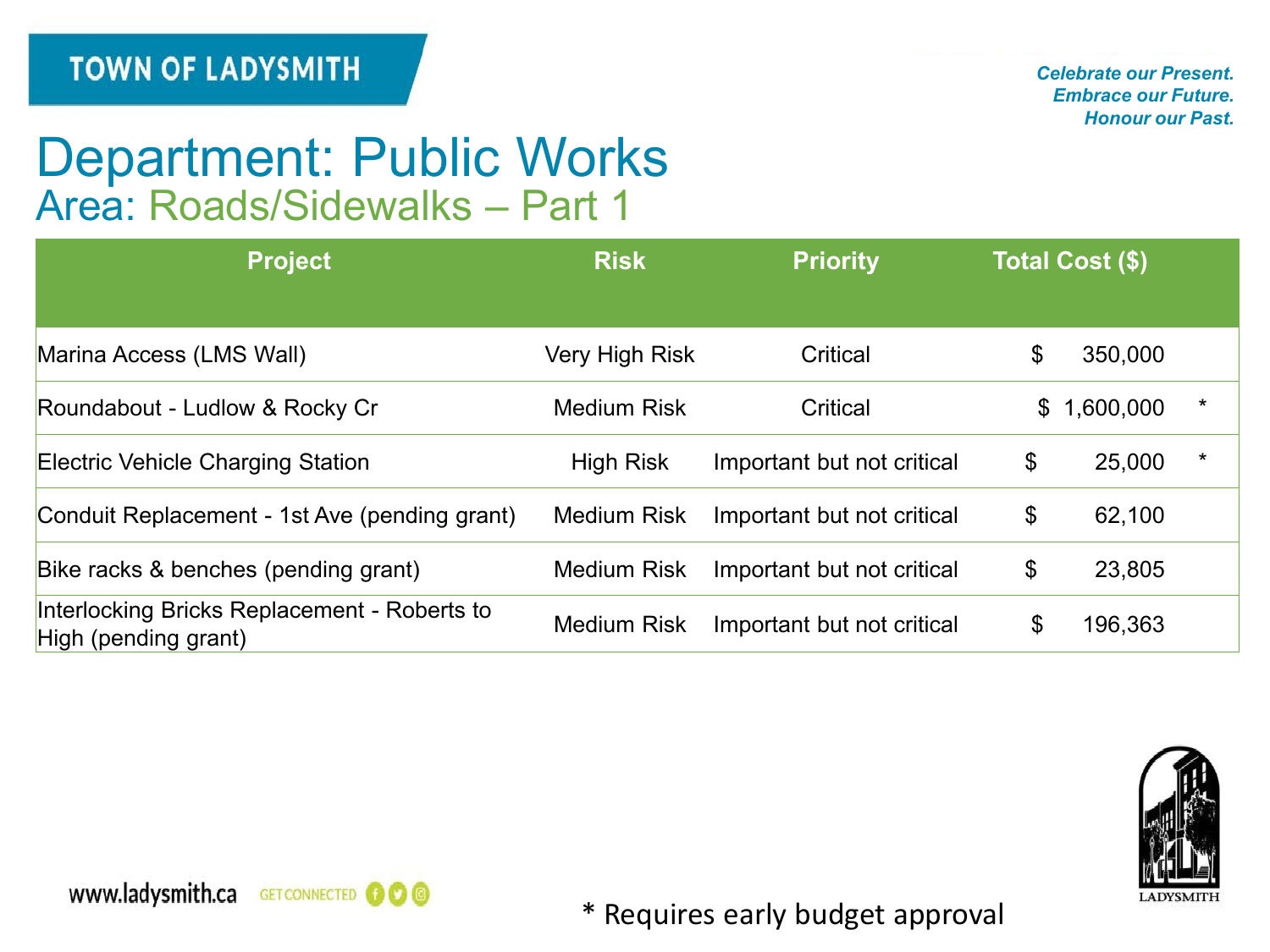### Department: Public Works Area: Roads/Sidewalks – Part 2

| <b>Project</b>                                                             | <b>Risk</b>        | <b>Priority</b>            | <b>Total Cost</b><br>(\$) |
|----------------------------------------------------------------------------|--------------------|----------------------------|---------------------------|
| 2nd Ave Slope Stability Study                                              | Medium Risk        | Important but not critical | 35,000<br>\$              |
| Interlocking Bricks Replacement - Buller to<br>Kitchener (pending grant)   | Medium Risk        | Important but not critical | 64,688<br>\$              |
| Interlocking Bricks Replacement - High to Buller<br>(pending grant)        | Medium Risk        | Important but not critical | 65,838<br>\$              |
| Bollards - 1st Avenue                                                      | Low Risk           | Important but not critical | 30,000<br>\$              |
| Wayfinding signs - (pending grant)                                         | Low Risk           | Important but not critical | \$117,784                 |
| Street light tops on old decorative lights<br>replacements (pending grant) | <b>Medium Risk</b> | Optional                   | 12,696<br>\$              |



www.ladysmith.ca GET CONNECTED 100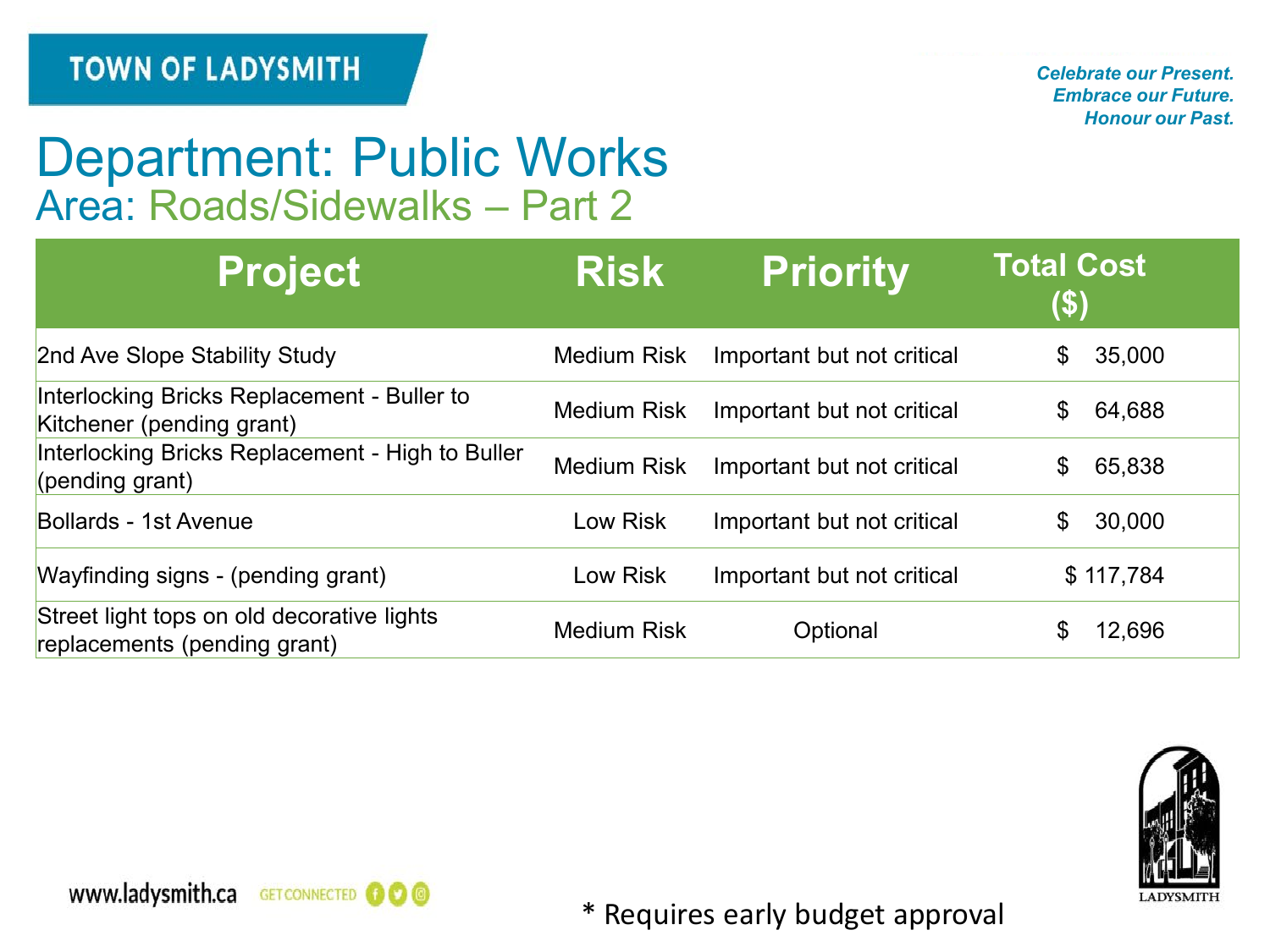### Department: Protective Services Area: Fire

| <b>Project</b>                        | <b>Risk</b>        | <b>Priority</b>            | <b>Total</b> | <b>Cost (\$)</b> |
|---------------------------------------|--------------------|----------------------------|--------------|------------------|
| <b>Mobile Computer Aided Dispatch</b> | <b>Medium Risk</b> | Critical                   | \$           | 60,000           |
| <b>Turnout Gear Dryer</b>             | <b>High Risk</b>   | Important but not critical | \$           | 15,000           |
| Ladder Truck (1997)                   | <b>Medium Risk</b> | Important but not critical |              | \$1,700,000      |



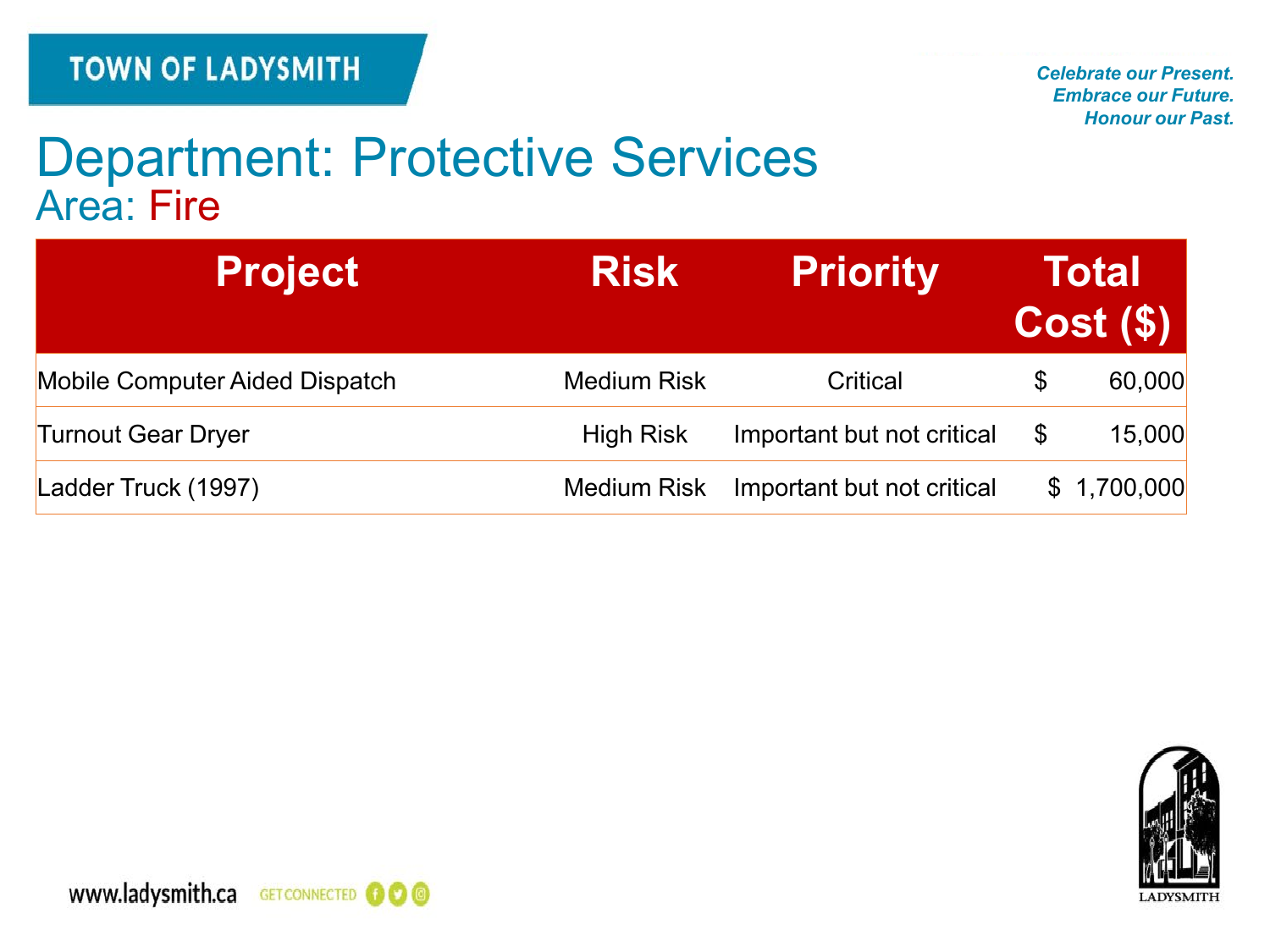*Celebrate our Present. Embrace our Future. Honour our Past.*

### Department: Waterfront Area: Waterfront

| <b>Project</b>             | <b>Risk</b> | <b>Priority</b> | Total<br><b>Cost</b><br>(5) |
|----------------------------|-------------|-----------------|-----------------------------|
| <b>Waterfront projects</b> | Low Risk    | Critical        | \$250,000                   |



WWW.ladysmith.ca GET CONNECTED OO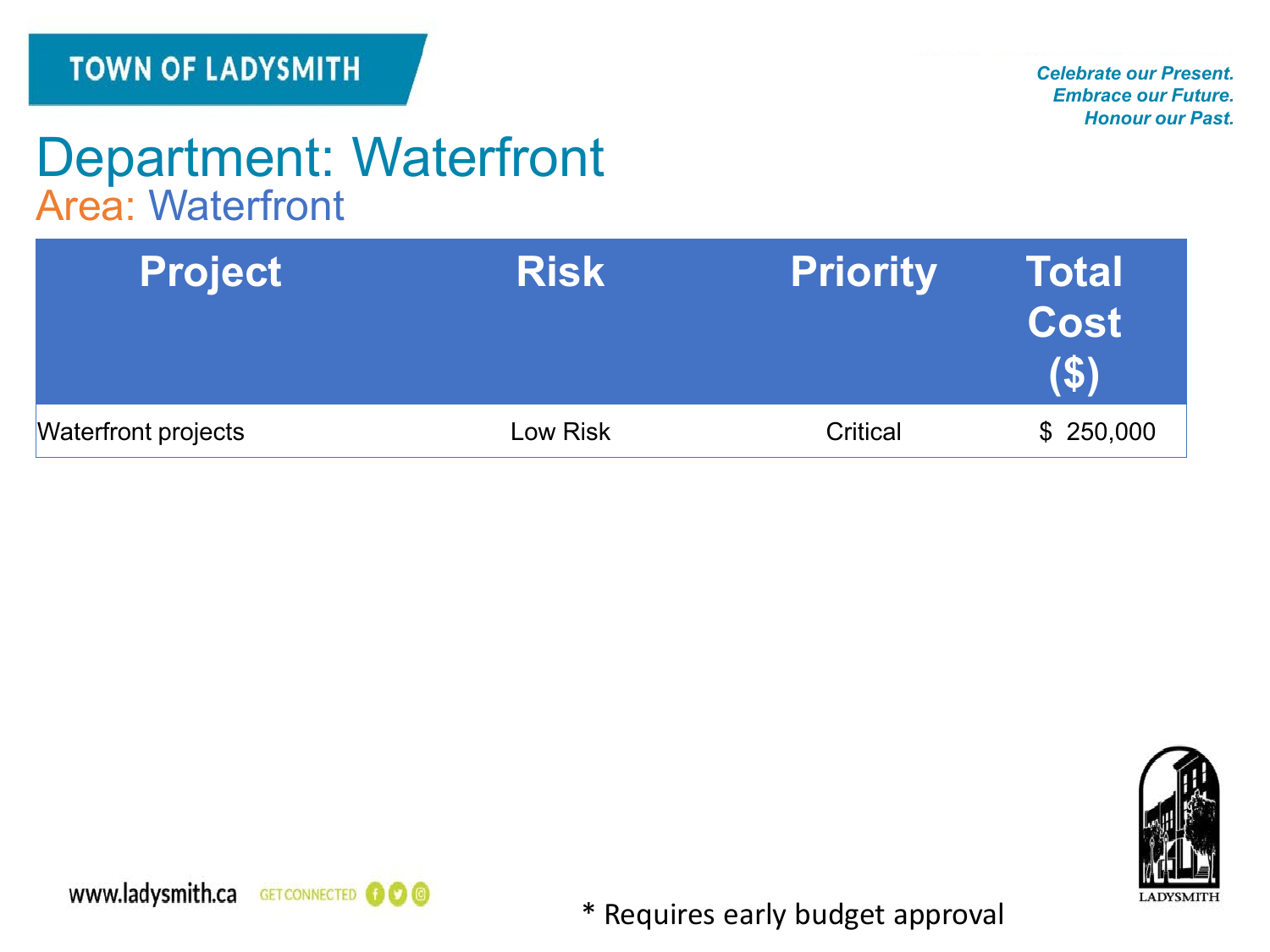## Use of Reserves

|                                            |                                       |                           |                | Estimated                           |
|--------------------------------------------|---------------------------------------|---------------------------|----------------|-------------------------------------|
|                                            |                                       |                           | <b>Reserve</b> | balance at Dec                      |
| <b>Reserve</b>                             | <b>Project</b>                        |                           | <b>Funding</b> | $31,2022*$                          |
| <b>IT Equipment</b>                        | <b>GIS Stage 3 Implementation</b>     | \$                        | 60,000         | \$192,287                           |
|                                            | <b>Mobile Computer Aided Dispatch</b> | \$                        | 60,000         | \$936,595                           |
| <b>Policing/Protective Serv</b>            | <b>Security Camera System - FJCC</b>  | $\boldsymbol{\theta}$     | 20,000         |                                     |
|                                            | Waterfront Area Plan: Business Plan   | \$                        | 30,000         |                                     |
| <b>Waterfront Area Plan</b>                | <b>Community Advisory Panel</b>       | \$                        | 5,000          | \$178,435                           |
|                                            | Marina Access (LMS Wall)              | $\boldsymbol{\mathsf{S}}$ | 60,000         |                                     |
| <b>PW</b> - Future Projects                | Roundabout - Ludlow & Rocky Cr        |                           | \$100,000      | $\boldsymbol{\mathsf{S}}$<br>59,639 |
| <b>PRC - Future Projects</b>               | Photocopier (FJCC)                    | \$                        | 15,000         | $\mathfrak{S}$<br>99,862            |
| <b>PRC - Building</b>                      | Loci Shop Roof                        | \$                        | 62,500         |                                     |
|                                            | <b>Car Shop Repairs</b>               | $\boldsymbol{\mathsf{S}}$ | 20,000         | \$164,794                           |
| <b>Vehicle Equipment</b><br><b>Reserve</b> | <b>Commercial Rotary Tri-Mower</b>    |                           | \$125,000      | \$560,136                           |
| <b>Fire Hall Building</b>                  | Fire hall vehicle exhaust systems     | \$                        | 60,000         | \$185,499                           |
| <b>PW</b> - Consulting                     | 2nd Ave Slope Stability Study         | \$                        | 5,950          | \$<br>19,000                        |
|                                            |                                       |                           |                |                                     |



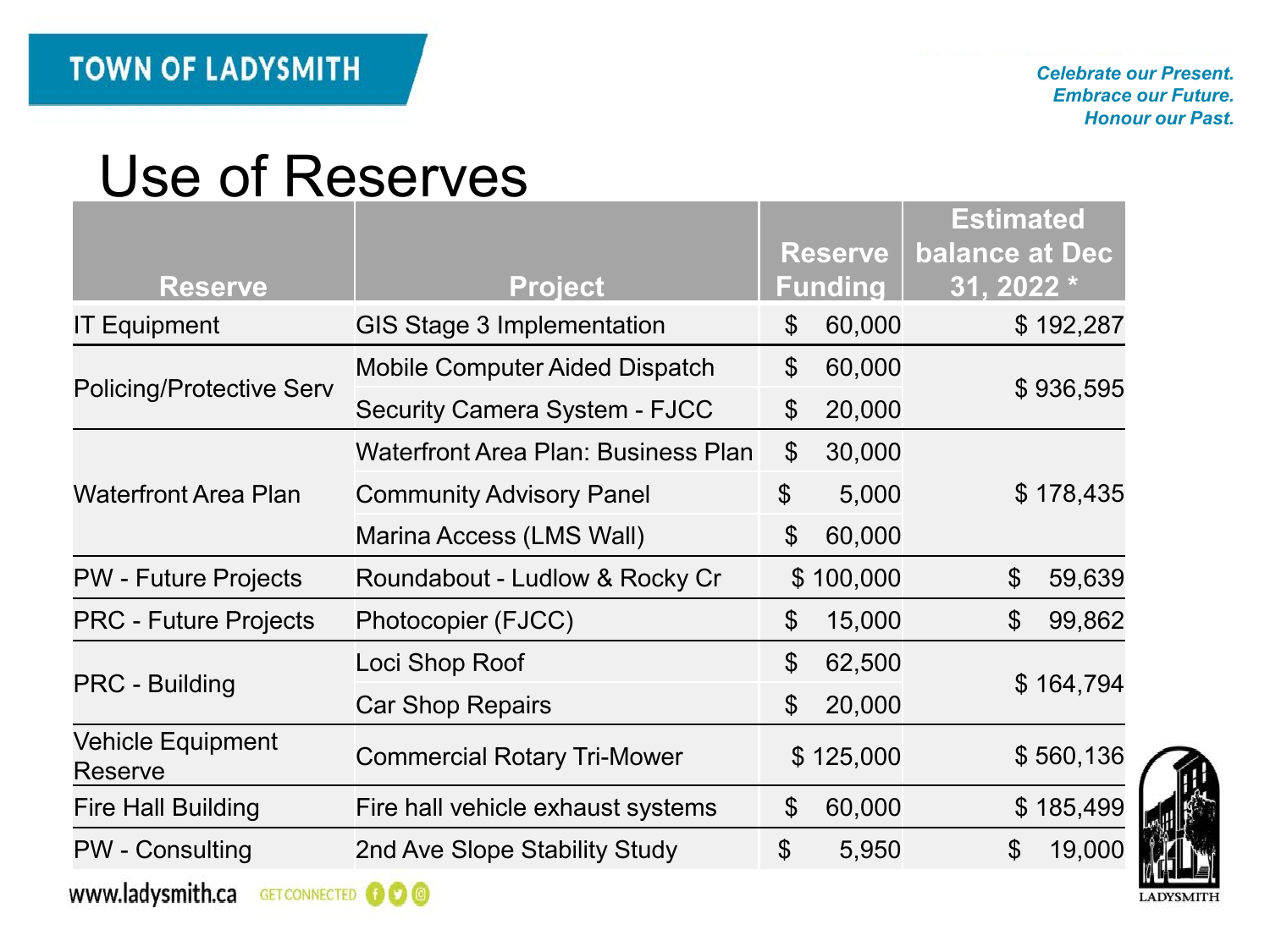### Use of Reserves (Town portion of grant application)

|                                                                         |                           | <b>Reserve</b> | <b>Estimated</b><br>balance<br>Dec 31, 2022 |
|-------------------------------------------------------------------------|---------------------------|----------------|---------------------------------------------|
| <b>Project</b>                                                          |                           | <b>Fundina</b> |                                             |
| <b>Gen Government - Future Projects</b>                                 |                           |                |                                             |
| Wayfinding signs - (pending grant)                                      |                           | \$29,446       | \$156,908                                   |
|                                                                         |                           |                |                                             |
| Infrastructure Reserve                                                  |                           |                |                                             |
| Interlocking Bricks Replacement - Roberts to High (pending grant)       | $\mathfrak{S}$            | 49,091         |                                             |
| Interlocking Bricks Replacement - High to Buller (pending grant)        | \$                        | 16,460         |                                             |
| Interlocking Bricks Replacement - Buller to Kitchener (pending grant)   | \$                        | 16,172         | \$649,642                                   |
| Street light tops on old decorative lights replacements (pending grant) | $\mathfrak{S}$            | 3,174          |                                             |
| Conduit Replacement - 1st Ave (pending grant)                           | \$                        | 15,525         |                                             |
| Bike racks & benches (pending grant)                                    | $\boldsymbol{\mathsf{S}}$ | 5,951          |                                             |

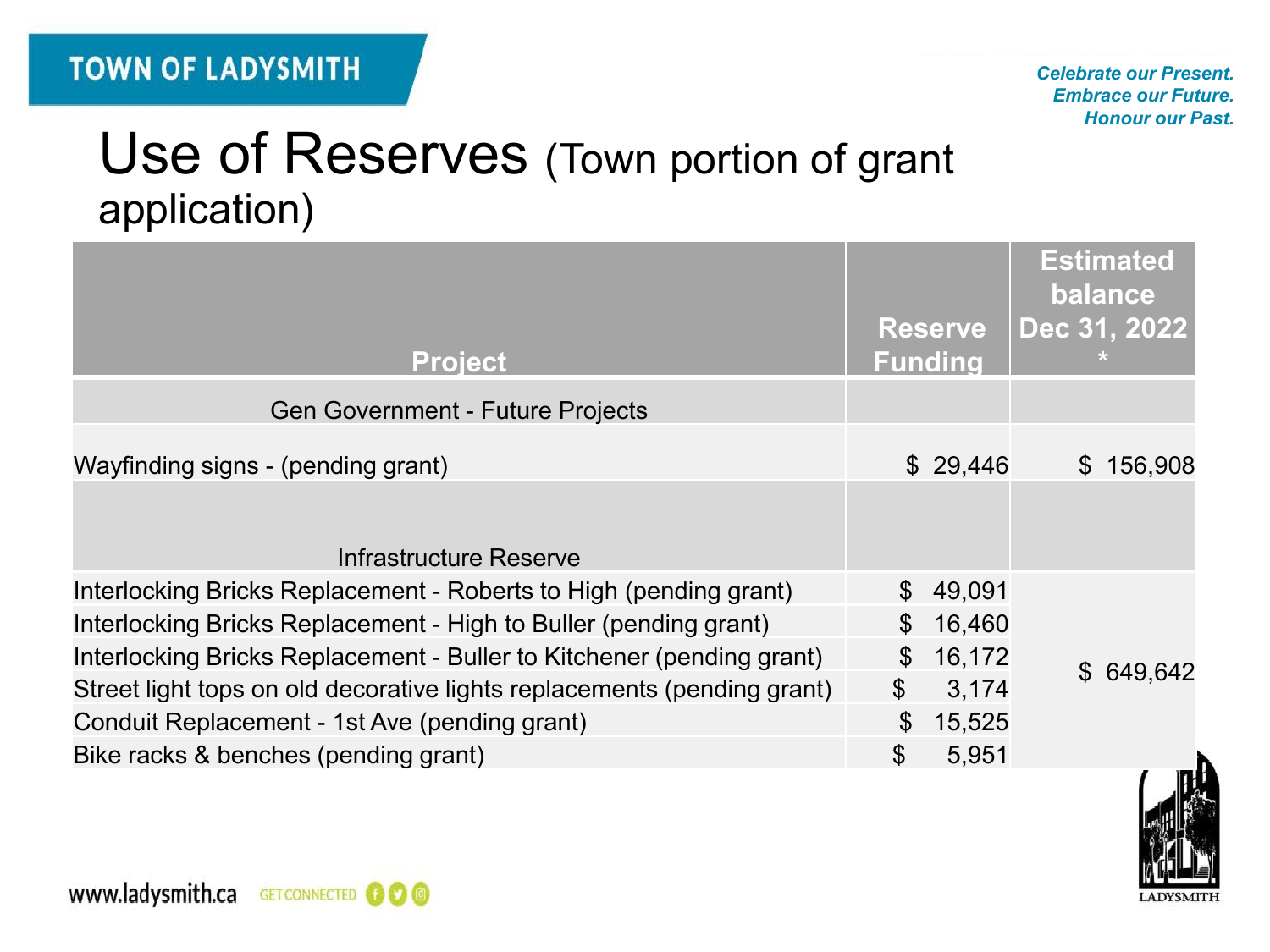## Use of Reserves (water & sewer)

| <b>Project</b>                                                | <b>Reserve</b><br><b>Funding</b> | <b>Estimated</b><br>balance<br>Dec 31, 2022 * |
|---------------------------------------------------------------|----------------------------------|-----------------------------------------------|
| <b>Water Capital Reserve</b>                                  |                                  |                                               |
| Flow Instrumentation - Banon Creek & Holland Dam Ph1          | \$<br>75,000                     | \$1,236,828                                   |
| <b>Chicken Ladder Flood Hardening</b><br><b>Sewer Reserve</b> | \$400,000                        |                                               |
| <b>Ludlow Pump Station Upgrade</b>                            | \$375,000                        | $\mathfrak{L}$<br>200,369                     |
| Rocky Creek Sanitary Upgrade - Boundary to Ludlow             | \$337,500                        |                                               |



WWW.ladysmith.ca GET CONNECTED OO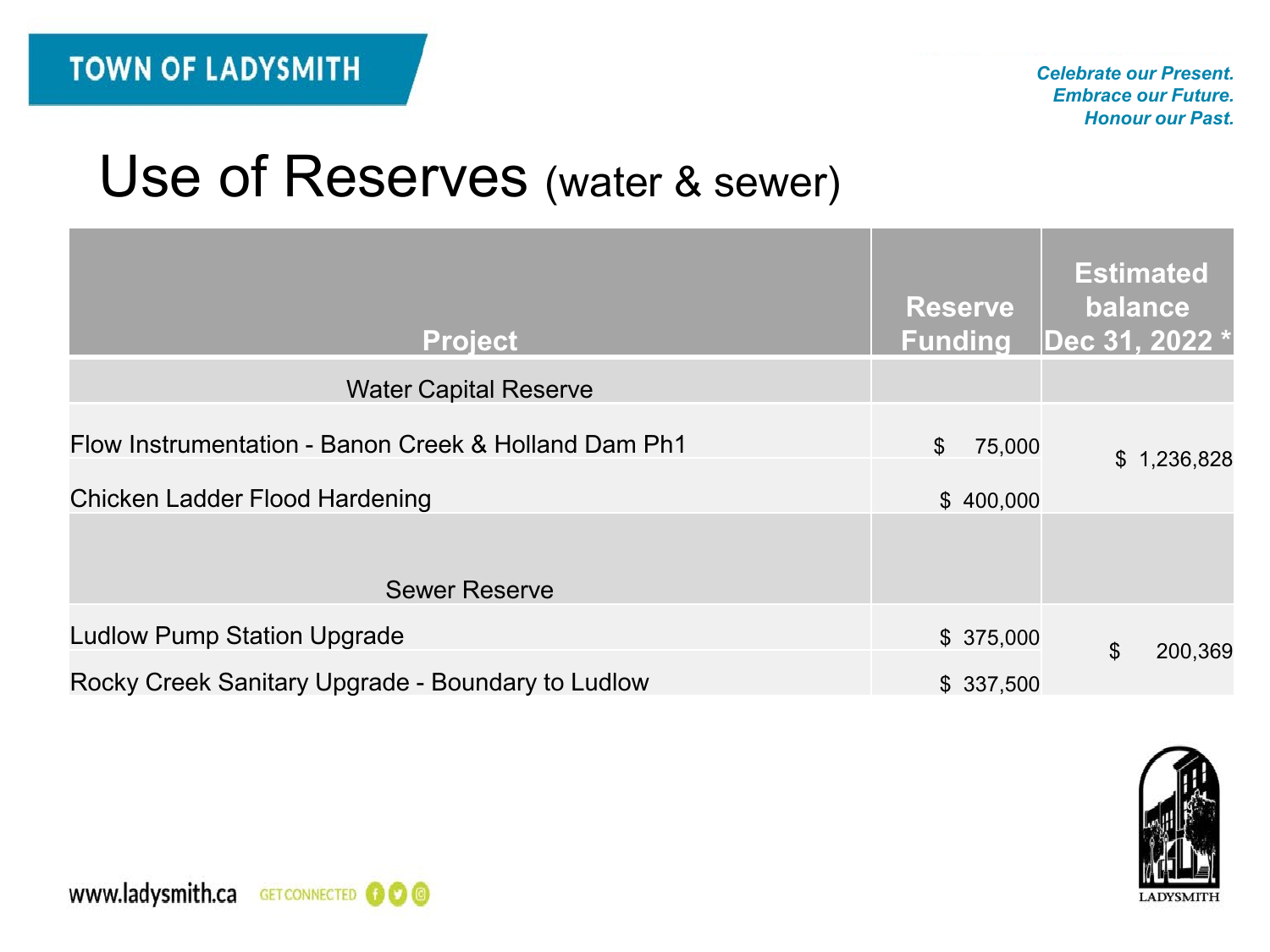*Celebrate our Present. Embrace our Future. Honour our Past.*

| Use of Reserves - Real Property          |                        |
|------------------------------------------|------------------------|
| Reserve                                  |                        |
| Current Balance (Nov 05, 2021)           | \$1,131,152            |
| Less committed Funding for in 2021:      |                        |
| <b>Churchill Rezoning (remaining)</b>    | 22,907                 |
| Waterfront Projects 2019/2020            | 143,710                |
| Arts & Heritage Hub (non-grant portion)  | 234,212                |
| Committed funding for 2022               |                        |
| Portion of waterfront salary             | 103,670                |
| <b>Waterfront project 2022</b>           | 296,330                |
| Projected balance at Dec 31, 2022        | $\mathbb S$<br>330,323 |
| Churchill debt repayment (2023)          | 940,000                |
| <b>Selling Churchill</b>                 |                        |
| Selling S. Davis Lots                    |                        |
| WWW.ladysmith.ca GET CONNECTED <b>OO</b> |                        |

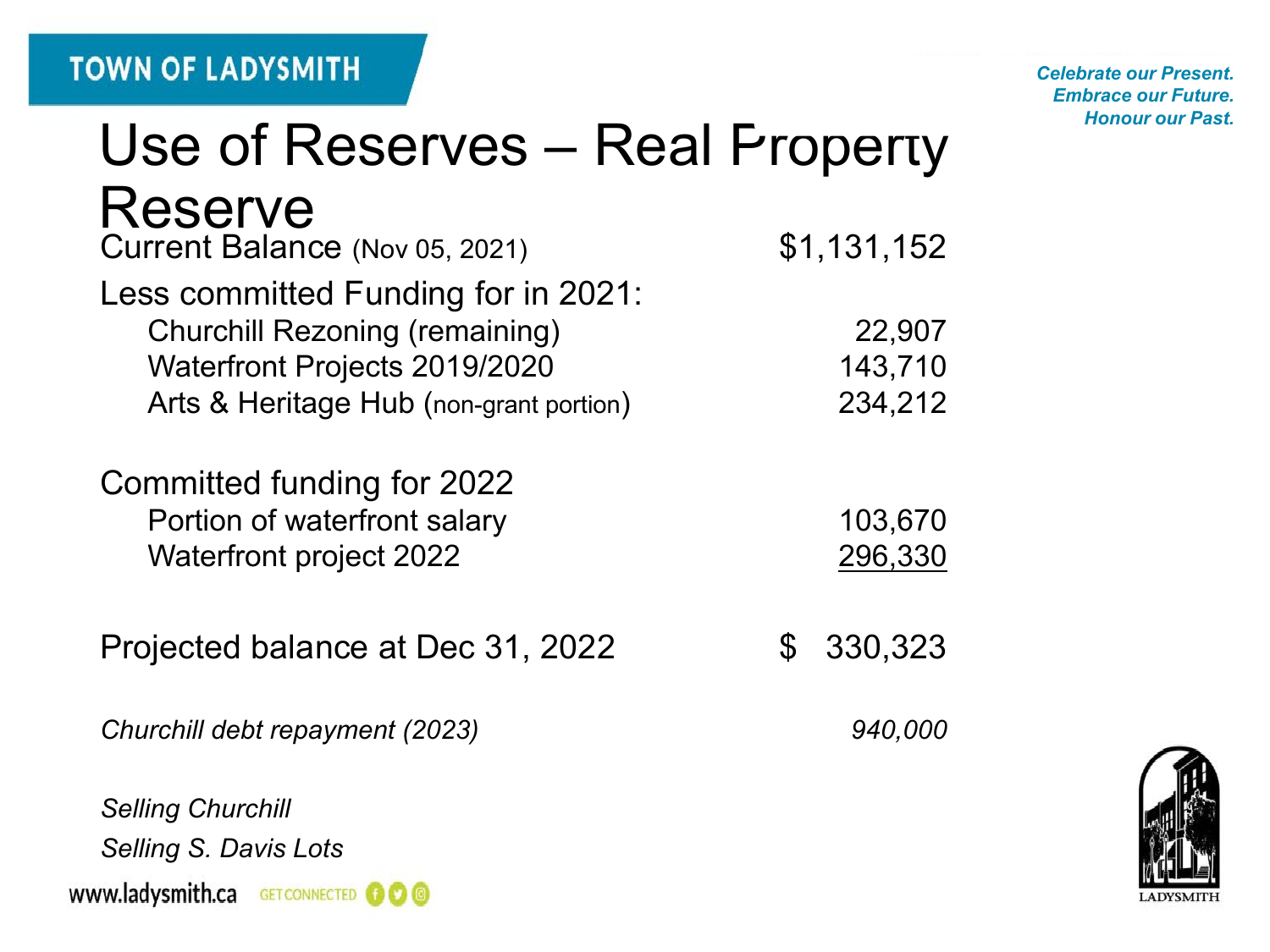## Use of Gas Tax

WWW.ladysmith.ca GET CONNECTED OOO

| Current Balance (Nov 05, 2021)    | \$2,157,558 |
|-----------------------------------|-------------|
| Less committed funding for 2021   | 1,235,905   |
|                                   |             |
| 2022:                             |             |
| Anticipated funding               | +433,786    |
|                                   |             |
| <b>Oyster Bay Stairs</b>          | 12,000      |
| <b>Waterfront Master Plan</b>     | 75,000      |
|                                   |             |
| Projected balance at Dec 31, 2022 | \$1,268,439 |

*Celebrate our Present. Embrace our Future. Honour our Past.*

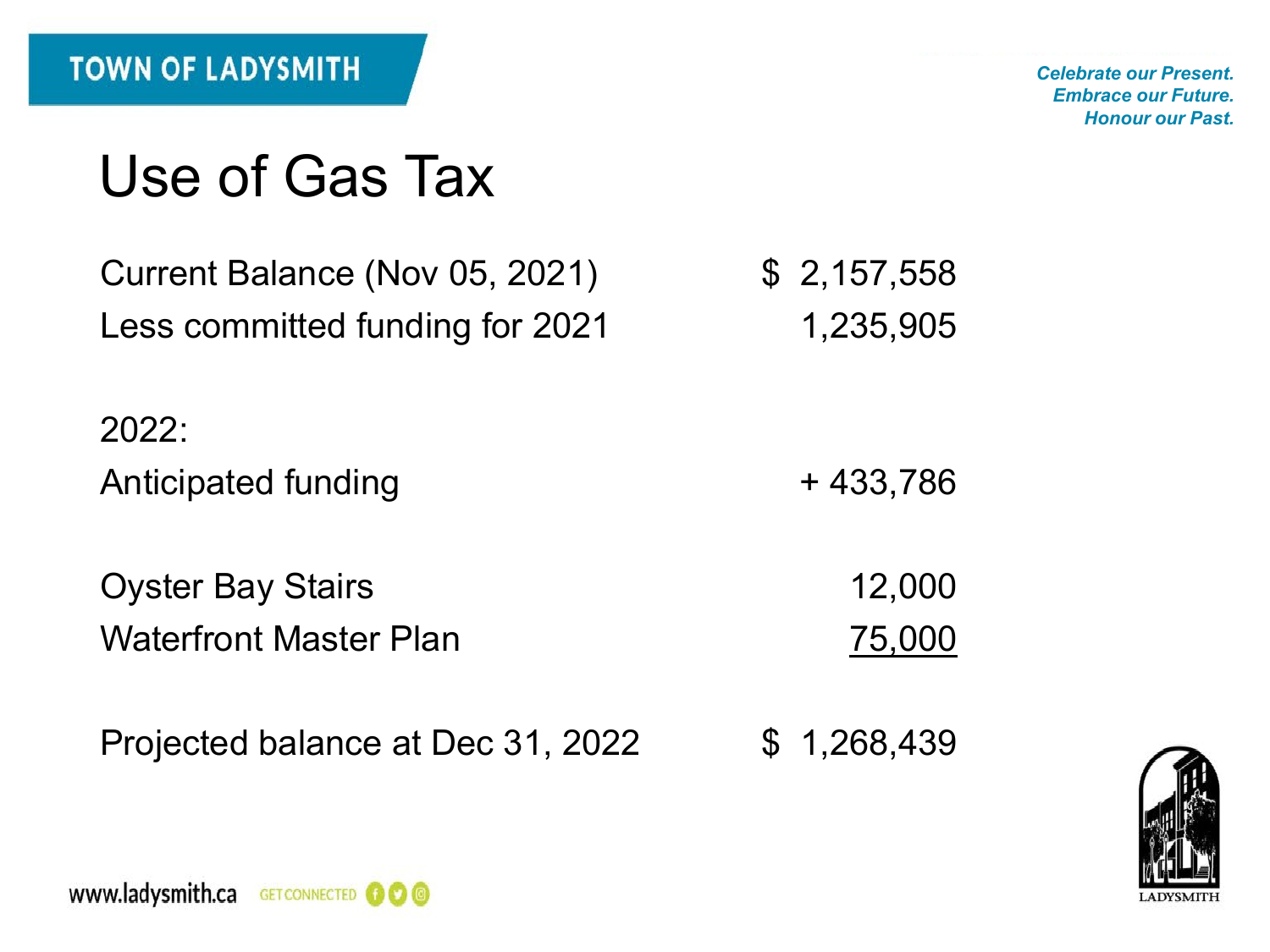*Celebrate our Present. Embrace our Future. Honour our Past.*

## Use of DCC's Current Balance (Nov 05, 2021) \$ 6,764,043 Less committed funding for 2021 \$ 1,246,395

#### 2022:

| Flow Instrumentation - Banon Creek & Holland Dam Ph1 | 75,000  | <b>Water DCC</b> |
|------------------------------------------------------|---------|------------------|
| Rocky Creek Sanitary Upgrade - Boundary to Ludlow    | 337,500 | <b>Sewer DCC</b> |
| <b>Ludlow Pump Station Upgrade</b>                   | 375,000 | <b>Sewer DCC</b> |
| Holland Creek Development Downstream (offsite        |         |                  |
| improvements)                                        | 42,085  | <b>Sewer DCC</b> |
| Roundabout - Ludlow & Rocky Cr                       | 890,000 | <b>Roads DCC</b> |
| Environmental Impact Study Y2                        | 50,000  | <b>Sewer DCC</b> |
| <b>WWTP Debt</b>                                     | 43,000  | <b>Sewer DCC</b> |

Projected balance at Dec 31, 2021 \$ 3,705,063

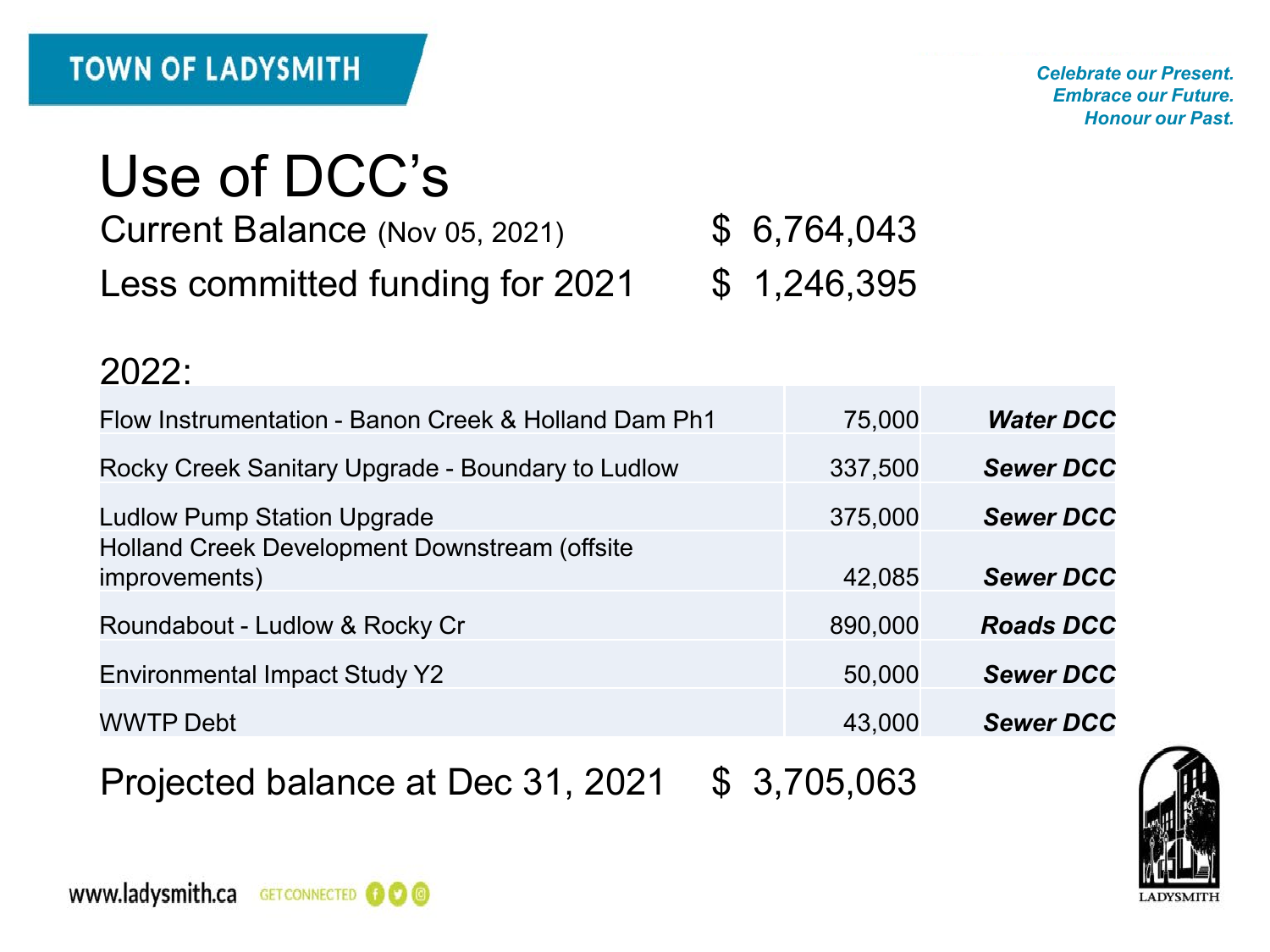*Celebrate our Present. Embrace our Future. Honour our Past.*

## **Council resolution required**

That Council direct staff to prepare the :

- 2022 Sewer Parcel Tax Bylaw at \$350; and
- 2022 Water Parcel Tax Bylaw at \$459



www.ladysmith.ca GET CONNECTED **A**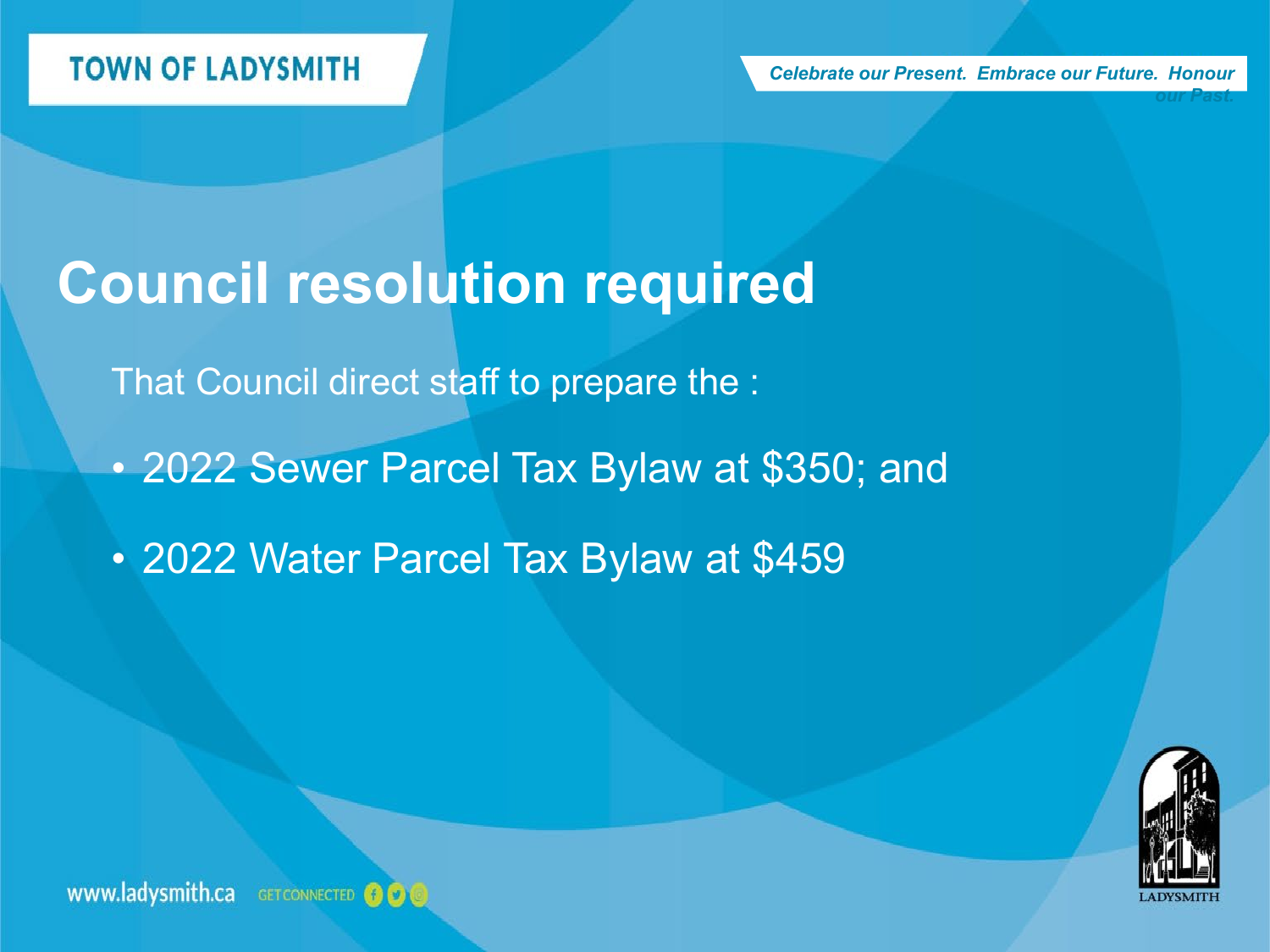*Celebrate our Present. Embrace our Future. Honour our Past.*

## **Next Meeting – Nov 30th, 2021**

• Provide early budget approval for select capital projects



**WWW.ladysmith.ca** GET CONNECTED **CO**